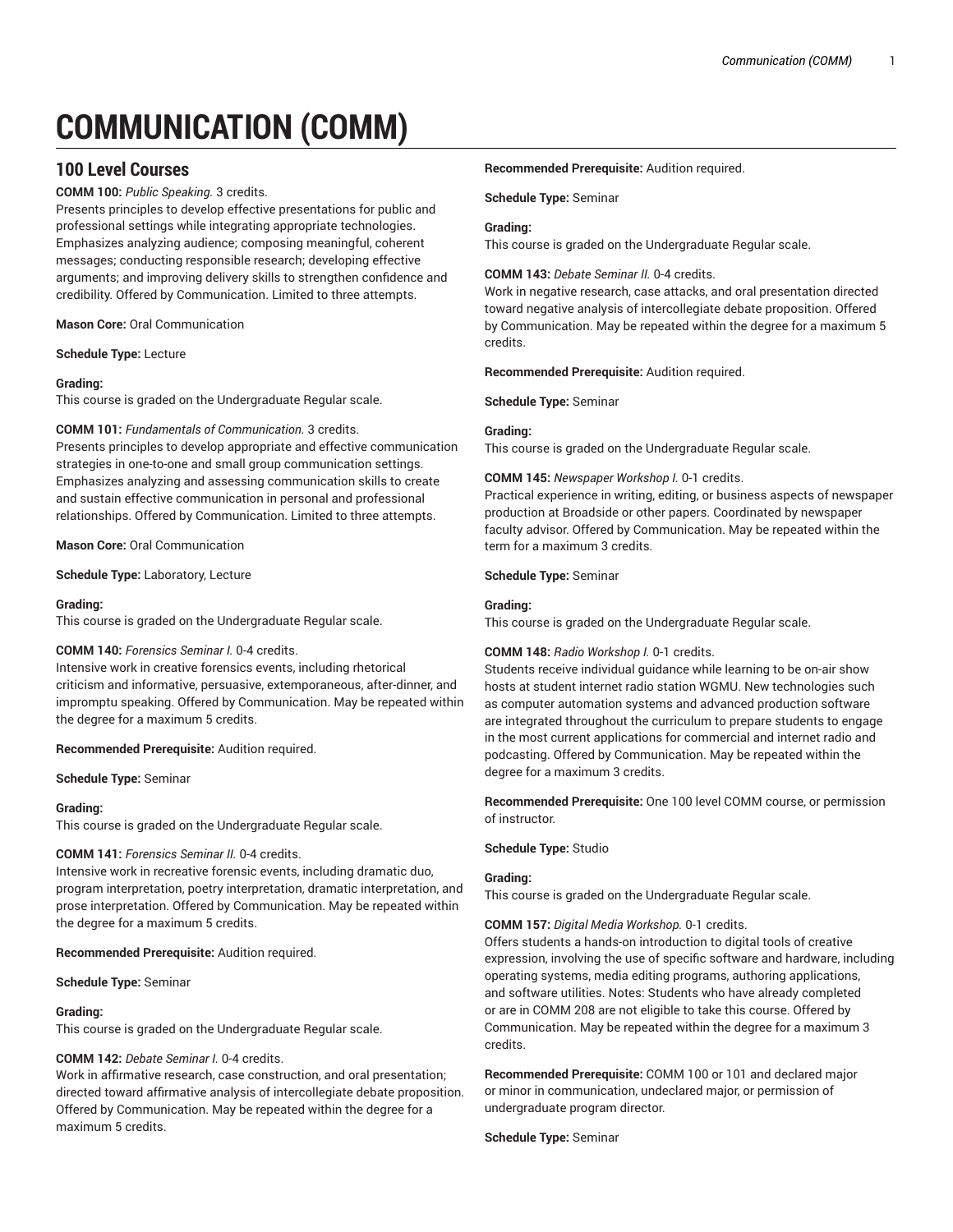This course is graded on the Undergraduate Regular scale.

# **200 Level Courses**

### **COMM 200:** *Communication Theory.* 3 credits.

Introduces the field of communication, including perspectives on theory and research, topical areas within the discipline, basic research methodologies, and a survey of theories in those areas. Covers basic procedures for theory-building, research, and writing about communication. Offered by Communication. Limited to three attempts.

**Specialized Designation:** Discovery of Scholarship.

**Recommended Prerequisite:** COMM 100 or COMM 101 or permission of undergraduate program director.

#### **Schedule Type:** Lecture

### **Grading:**

This course is graded on the Undergraduate Regular scale.

### **COMM 201:** *Small Group Communication.* 3 credits.

Principles of communicating effectively in small group situations. Emphasizes problem-solving group communication. Practice in working cooperatively with others to complete projects using systematic approach to problem solving. Offered by Communication. Limited to three attempts.

**Recommended Prerequisite:** COMM 101, or equivalent course.

**Schedule Type:** Lecture

### **Grading:**

This course is graded on the Undergraduate Regular scale.

### **COMM 202:** *Media and Society.* 3 credits.

Examines the relationship between media and society through the study of the development of various media systems in the United States, including print media, radio, television, film, the recording industry, and new communication technologies. Introduces media effects and basic theories. Offered by Communication. Limited to three attempts.

### **Schedule Type:** Lecture

### **Grading:**

This course is graded on the Undergraduate Regular scale.

### **COMM 203:** *Introduction to Journalism.* 3 credits.

American journalism including history and First Amendment components; role of professional journalist; print, broadcast, and computer assisted news operations; economics of publishing; and effect of new technologies. Serves as starting point for those interested in journalism careers and as orientation for those interested in learning more about news business operations. Offered by Communication. Limited to three attempts.

### **Schedule Type:** Lecture

### **Grading:**

This course is graded on the Undergraduate Regular scale.

### **COMM 204:** *Introduction to Public Relations.* 3 credits.

Introduces the evolving field of public relations and the role it plays in global business, politics and social interactions. Focuses on creation of integrated digital communication and social media engagement. This is a required course for the Communication Department Public Relations

concentration and a prerequisite for several upper-level public relations courses. Offered by Communication. Limited to three attempts.

### **Schedule Type:** Lecture

### **Grading:**

This course is graded on the Undergraduate Regular scale.

**COMM 208:** *Introduction to Media Production.* 3 credits. Provides a general introduction to media production with emphasis on the basics of multimedia tools for camera, audio, lighting, and editing, focusing on non-fiction, journalism, or public relations/advocacy presentations. Offered by Communication. Limited to three attempts.

### **Schedule Type:** Lecture

### **Grading:**

This course is graded on the Undergraduate Regular scale.

### **COMM 210:** *Voice and Articulation.* 3 credits.

Principles of voice production, with practice in effective vocal use of American English. Emphasizes student participation. Offered by Communication. Limited to three attempts.

#### **Schedule Type:** Lecture

### **Grading:**

This course is graded on the Undergraduate Regular scale.

### **COMM 230:** *Case Studies in Persuasion.* 3 credits.

Examines common persuasive message strategies and approaches. Covers basic principles of persuasive process. Case studies include advertisements, speeches, and persuasive activities from all segments of society. Offered by Communication. Limited to three attempts.

### **Schedule Type:** Lecture

#### **Grading:**

This course is graded on the Undergraduate Regular scale.

### **COMM 249:** *Communication Field Experience.* 1-2 credits.

Field training and experience related to one of the five communication department concentrations through faculty-approved activity support. Offered by Communication. May be repeated within the term for a maximum 4 credits.

**Recommended Prerequisite:** 45 credits total.

**Schedule Type:** Activity-Based

### **Grading:**

This course is graded on the Satisfactory/No Credit scale.

### **COMM 255:** *Introduction to Media Literacy.* 3 credits.

Principles and practices of media literacy. Emphasizes critical viewing, listening, and reading media skills; and media effects on consumer. Offered by Communication. Limited to three attempts.

### **Schedule Type:** Lecture

### **Grading:**

This course is graded on the Undergraduate Regular scale.

#### **COMM 260:** *Basic Debate Theory and Practice.* 3 credits.

Theory and practice of formal debate, including approaches to analytical reasoning, research, delivery, and conceptual basis for debate. Does not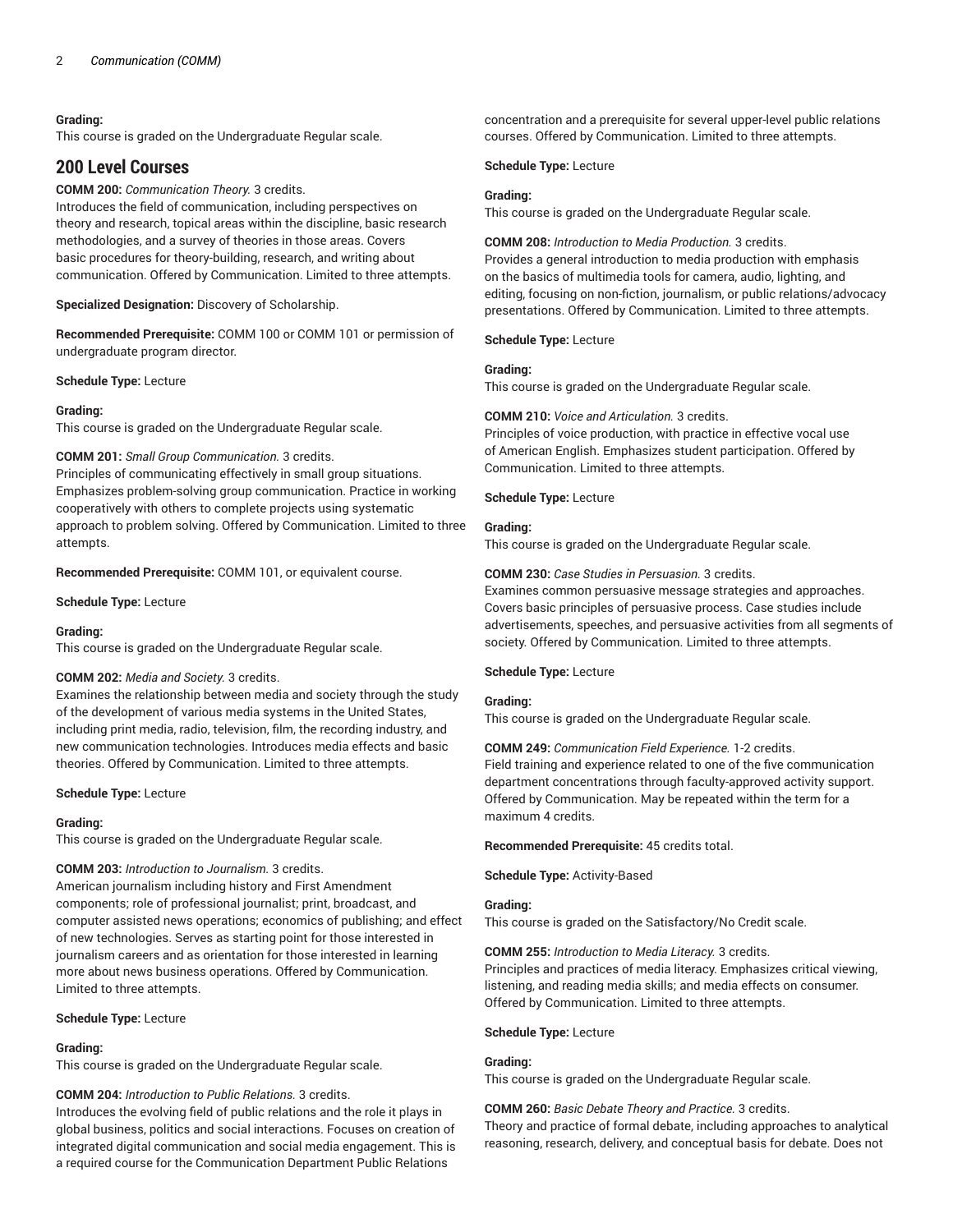require tournament participation. Offered by Communication. Limited to three attempts.

### **Schedule Type:** Lecture, Recitation

#### **Grading:**

This course is graded on the Undergraduate Regular scale.

### **COMM 261:** *Theories of Argumentation.* 3 credits.

Analyzes argument within communicative settings. Emphasizes deductive and inductive forms of reasoning, fallacies in reasoning, tests of evidence, and models for such analyses. Offered by Communication. Limited to three attempts.

#### **Schedule Type:** Lecture

#### **Grading:**

This course is graded on the Undergraduate Regular scale.

# **300 Level Courses**

**COMM 300:** *Rhetorical Theory and Criticism.* 3 credits.

Theories and principles of public communication, emphasizing methods of persuasion, critical analysis, speaker-listener alignments in public setting, and measurements of effective public communication. Offered by Communication. Limited to three attempts.

**Specialized Designation:** Writing Intensive in Major

#### **Registration Restrictions:**

**Required Prerequisites:** COMM 200<sup>C</sup> or U200.  $^{\rm C}$  Requires minimum grade of C.

**Schedule Type:** Lecture

#### **Grading:**

This course is graded on the Undergraduate Regular scale.

### **COMM 301:** *Relational Communication Theory.* 3 credits.

Theories and principles of interpersonal communication emphasizing models of communication, verbal and nonverbal message systems, and analysis of communicative relationships. Offered by Communication. Limited to three attempts.

#### **Schedule Type:** Lecture

#### **Grading:**

This course is graded on the Undergraduate Regular scale.

### **COMM 302:** *Media Theory.* 3 credits.

Provides a comprehensive review of mass communication and media theory, focusing on media effects and the complex relationships between media producers, messages, technologies, and users/audiences. Examines role of media in news, politics, and popular culture. Offered by Communication. Limited to three attempts.

**Schedule Type:** Lecture

### **Grading:**

This course is graded on the Undergraduate Regular scale.

#### **COMM 303:** *Writing across the Media.* 3 credits.

Foundation course focusing on writing for the mass media: Internet, public relations, newspapers, broadcast (television and radio) and advertising with a strong emphasis on adherence to Associated Press

Style. Notes: Prerequisite for all communication media writing courses. Lab work required. Offered by Communication. Limited to three attempts.

**Recommended Prerequisite:** 30 credits.

**Schedule Type:** Lecture

### **Grading:**

This course is graded on the Undergraduate Regular scale.

**COMM 304:** *Foundations of Health Communication.* 3 credits. Explores health communication research practice: the role of communication in health care delivery, health promotion and disease prevention, risk communication, and personal as well as psychological well-being. Examines interpersonal, organizational, team, family, and intercultural relationships. Offered by Communication. Limited to three attempts.

#### **Schedule Type:** Lecture

### **Grading:**

This course is graded on the Undergraduate Regular scale.

**COMM 305:** *Foundations of Intercultural Communication.* 3 credits. Analyzes communication variables as they relate to intercultural encounters. Emphasizes culture's influence on communication process, particularly influence of verbal and nonverbal communication on how message is interpreted. Notes: Communication majors are encouraged to complete COMM 200 prior to enrolling in this course. Offered by Communication. Limited to three attempts.

**Mason Core:** Global Understanding

**Recommended Prerequisite:** 3 credits of 100 or 200-level COMM courses or 60 credits.

**Schedule Type:** Lecture

### **Grading:**

This course is graded on the Undergraduate Regular scale.

**COMM 306:** *Issues in Intercultural Communication.* 3 credits. Applies basic principles of intercultural communication to analyze specific situations involving communication and cultural differences. Notes: Continuation of COMM 305. Offered by Communication. Limited to three attempts.

**Recommended Prerequisite:** COMM 305, or permission of instructor.

**Schedule Type:** Lecture

### **Grading:**

This course is graded on the Undergraduate Regular scale.

**COMM 307:** *Field Study in Communication.* 3 credits.

Structured communication learning experience: one to three weeks of travel in a foreign environment involving another country or relevant U.S. co-cultures. Students must complete appropriate readings, laboratory assignments, and personal learning paper to process communication concepts and experiences. Notes: May be repeated for credit when field study is substantially different with permission of the undergraduate director. Offered by Communication. May be repeated within the degree.

**Recommended Prerequisite:** Permission of instructor.

**Schedule Type:** Lecture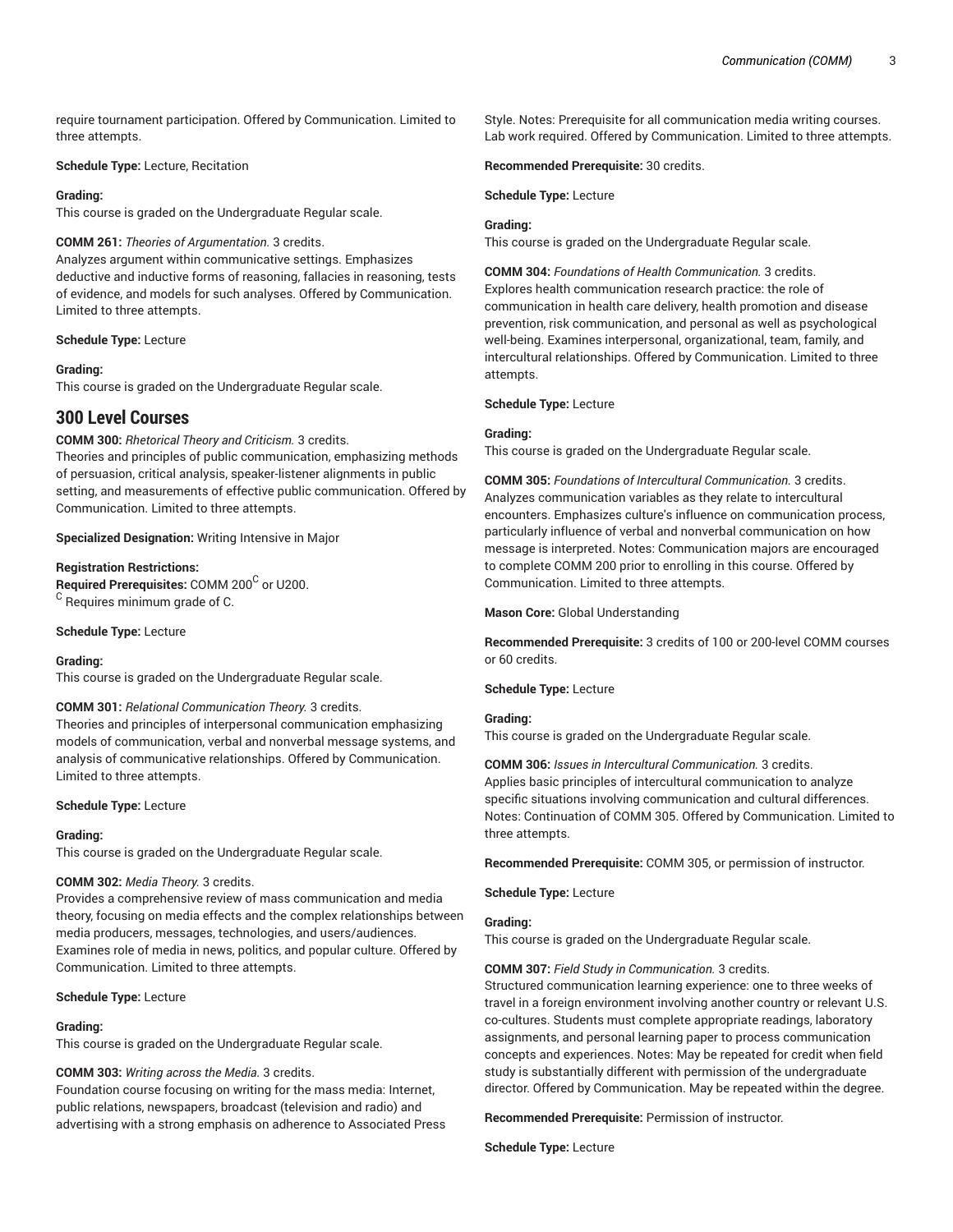This course is graded on the Undergraduate Regular scale.

**COMM 310:** *Performance for Communication Arts.* 3 credits. Principles and theories of performance for communication arts. Practice in spoken performance of prose, poetry, and drama. Offered by Communication. Limited to three attempts.

### **Schedule Type:** Lecture

### **Grading:**

This course is graded on the Undergraduate Regular scale.

**COMM 320:** *Business and Professional Communication.* 3 credits. Study of basic theories and skills of communication in professional contexts, including interviewing, relationship maintenance, small group teams, and public presentations. Emphasizes developing practical and critical thinking skills. Offered by Communication. Limited to three attempts.

**Recommended Prerequisite:** COMM 100, 101, or 104 or permission of instructor.

**Schedule Type:** Lecture

### **Grading:**

This course is graded on the Undergraduate Regular scale.

**COMM 326:** *Rhetoric of Social Movements and Political Controversy.* 3 credits.

Social and political forces of contemporary era from communication perspective, emphasizing political leadership, pressures for social and political change, and transformations in communicative environment. Offered by Communication. Limited to three attempts.

**Mason Core:** Synthesis

**Recommended Prerequisite:** COMM 300.

**Schedule Type:** Lecture

#### **Grading:**

This course is graded on the Undergraduate Regular scale.

### **COMM 327:** *Political Communication.* 3 credits.

Studies how political communication shapes development of "political reality." Examines interactions between media and politics with respect to the ways communication functions in political settings. Offered by Communication. Limited to three attempts.

**Schedule Type:** Lecture

### **Grading:**

This course is graded on the Undergraduate Regular scale.

#### **COMM 330:** *Principles of Public Relations.* 3 credits.

Surveys nature, history, scope, and practice of public relations in business, trade associations, nonprofit organizations, and educational and government institutions. Covers principles, practice of public relations, including media relations, issues management, and public service announcements; marketing and research; planning and publicity for special events; house publications; and institutional advertising. Offered by Communication. Limited to three attempts.

**Recommended Prerequisite:** 3 hours of COMM credit and 60 hours, or permission of instructor.

### **Schedule Type:** Lecture

#### **Grading:**

This course is graded on the Undergraduate Regular scale.

#### **COMM 331:** *Public Relations Campaigns.* 3 credits.

Develops the conceptual knowledge and practical skills students need to thrive in challenging public relations situations, such as crisis management, research for clients, communication with clients, and campaigns. Students complete the course with a portfolio of research, writing, and visual materials they have created through client work. Offered by Communication. Limited to three attempts.

#### **Registration Restrictions:**

Required Prerequisites: COMM 204<sup>C</sup>, 330<sup>C</sup>, U204 or L330.  $\rm ^C$  Requires minimum grade of C.

**Schedule Type:** Lecture

### **Grading:**

This course is graded on the Undergraduate Regular scale.

#### **COMM 332:** *Nonverbal Communication.* 3 credits.

Theory, principles, and methods to analyze nonverbal communication. Emphasizes physical behavior, facial expression, personal space and territoriality, physical appearance, vocal cues, and environment. Offered by Communication. Limited to three attempts.

### **Schedule Type:** Lecture

#### **Grading:**

This course is graded on the Undergraduate Regular scale.

### **COMM 334:** *Family and Health Communication.* 3 credits.

Examines how family communication contributes to physical, psychological, and social wellness. Explores how family communication affects our experience with health transitions (e.g., coping with cancer; becoming a caregiver; losing a loved one), contributes to health outcomes (e.g., stress and anxiety; disordered eating behavior; schizophrenia; drug abuse), and is central to health promotion behavior (e.g., understanding health history and genetics). Offered by Communication. Limited to three attempts.

#### **Schedule Type:** Lecture

#### **Grading:**

This course is graded on the Undergraduate Regular scale.

### **COMM 335:** *Organizational Communication.* 3 credits.

Theory, practice, and methods to analyze communication in organizations. Emphasizes process and structure, interaction formats, mechanisms for modification, and career paths in organizational communication. Offered by Communication. Limited to three attempts.

**Recommended Prerequisite:** COMM 100, 101, or 301, or permission of instructor.

#### **Schedule Type:** Lecture

### **Grading:**

This course is graded on the Undergraduate Regular scale.

### **COMM 340:** *Forensics Seminar III.* 0-4 credits.

Intensive work in various types of creative forensics events, including rhetorical criticism and informative, persuasive, extemporaneous, after-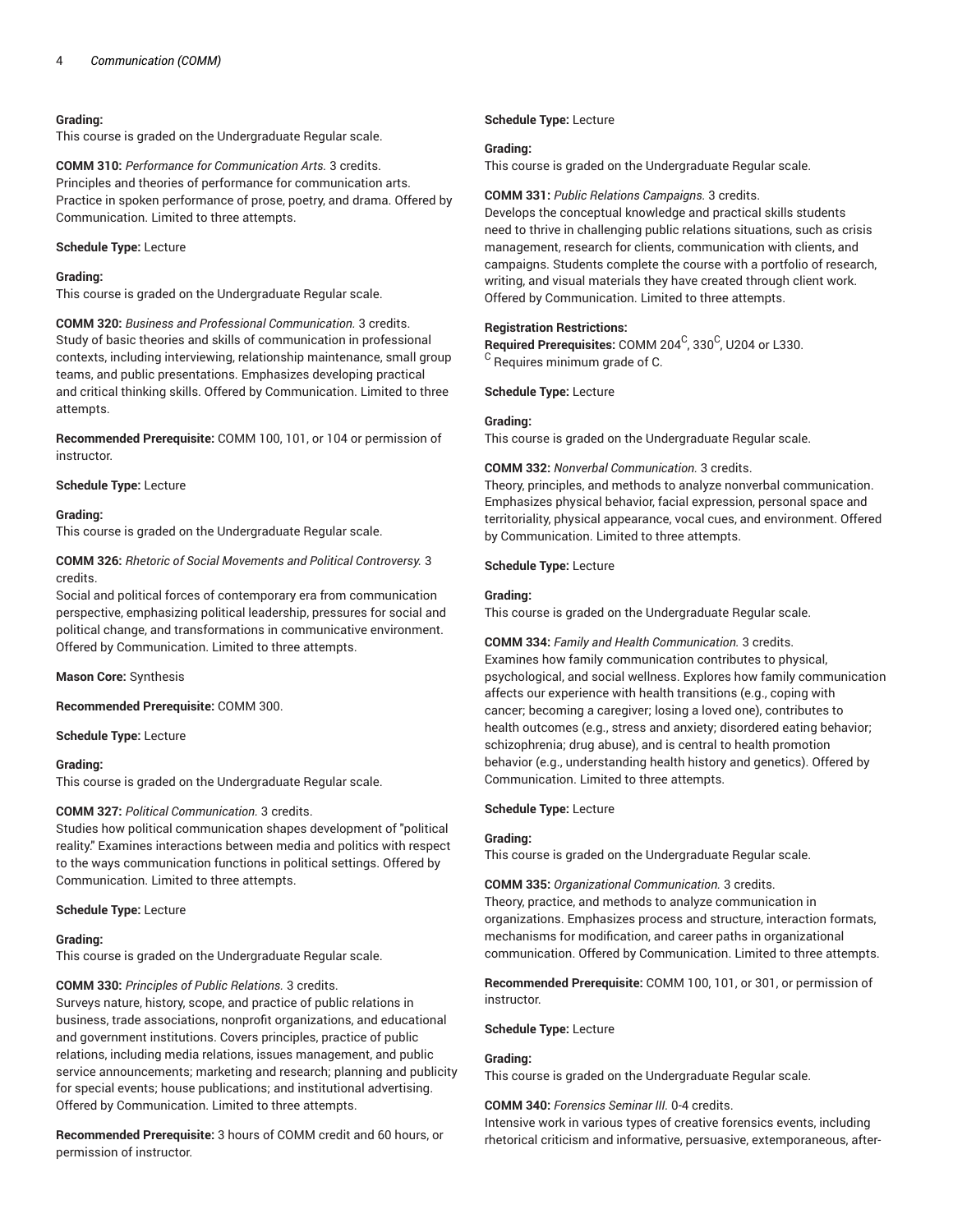dinner, and impromptu speaking. Offered by Communication. May be repeated within the degree for a maximum 5 credits.

**Recommended Prerequisite:** Completion of 60 hours, or 4 hours of COMM 140. Audition required.

**Schedule Type:** Seminar

#### **Grading:**

This course is graded on the Undergraduate Regular scale.

#### **COMM 341:** *Forensics Seminar IV.* 0-4 credits.

Intensive work in various types of recreative forensics events, including dramatic duo, program interpretation, poetry interpretation, dramatic interpretation, and prose interpretation. Offered by Communication. May be repeated within the degree for a maximum 5 credits.

**Recommended Prerequisite:** Completion of 60 hours, or 4 hours of COMM 141. Audition required.

**Schedule Type:** Seminar

#### **Grading:**

This course is graded on the Undergraduate Regular scale.

#### **COMM 342:** *Debate Seminar III.* 0-4 credits.

Work in affirmative research, case construction, and oral presentation directed toward affirmative analysis of intercollegiate debate proposition. Offered by Communication. May be repeated within the degree for a maximum 5 credits.

**Recommended Prerequisite:** Completion of 60 hours, or 4 hours of COMM 142. Audition required.

#### **Schedule Type:** Seminar

#### **Grading:**

This course is graded on the Undergraduate Regular scale.

#### **COMM 343:** *Debate Seminar IV.* 0-4 credits.

Work in negative research, case attacks, and oral presentation directed toward negative analysis of intercollegiate debate proposition. Offered by Communication. May be repeated within the degree for a maximum 5 credits.

**Recommended Prerequisite:** Completion of 60 hours, or 4 hours of COMM 142. Audition required.

#### **Schedule Type:** Seminar

#### **Grading:**

This course is graded on the Undergraduate Regular scale.

### **COMM 345:** *Newspaper Workshop II.* 0-1 credits.

Practical experience in writing and editing for student newspaper or other papers. Offered by Communication. May be repeated within the term for a maximum 3 credits.

**Recommended Prerequisite:** 3 credits of COMM 145, 351, or permission of instructor.

#### **Schedule Type:** Seminar

#### **Grading:**

This course is graded on the Undergraduate Regular scale.

### **COMM 346:** *Yearbook Workshop.* 1 credit.

Practical experience in promotion, marketing, and sales of video yearbook, or practical experience working on Senior Expressions, a print supplement to the video yearbook. Offered by Communication. May be repeated within the term for a maximum 3 credits.

#### **Schedule Type:** Seminar

### **Grading:**

This course is graded on the Undergraduate Regular scale.

**COMM 347:** *Cable TV Programming and Marketing.* 0-1 credits. Practical experience in television programming, promotion, and marketing of a campus television cable network operation. Offered by Communication. May be repeated within the degree for a maximum 3 credits.

#### **Schedule Type:** Lecture

#### **Grading:**

This course is graded on the Undergraduate Regular scale.

#### **COMM 348:** *Radio Workshop II.* 0-1 credits.

Intensive practical application of previously acquired on-air show hosting skills at student internet radio station WGMU. Skill development in commercial production and writing included. New technologies such as social media, computer automation systems and advanced production software are integrated throughout the curriculum to prepare students to engage in the most current applications for commercial and internet radio and podcasting. Offered by Communication. May be repeated within the term for a maximum 3 credits.

**Recommended Prerequisite:** COMM 148, or permission of instructor.

**Schedule Type:** Seminar

### **Grading:**

This course is graded on the Undergraduate Regular scale.

### **COMM 350:** *Mass Communication and Public Policy.* 3 credits. Investigates how matters of public importance are communicated via various mass communication channels. Emphasizes regulations to minimize influence of mass media on public decision-making, and media manipulation by pressure groups, politicians, and media gatekeepers. Offered by Communication. Limited to three attempts.

**Recommended Prerequisite:** COMM 202, 255, or 302, or permission of instructor.

#### **Schedule Type:** Lecture

#### **Grading:**

This course is graded on the Undergraduate Regular scale.

#### **COMM 351:** *News Writing and Reporting.* 3 credits.

Experience in actual news gathering. Students write and report for print and online outlets. Numerous in-class and out-of-class writing assignments train students in unique styles of print and online journalism. Offered by Communication. Limited to three attempts.

### **Registration Restrictions:**

Required Prerequisites: COMM 303<sup>C</sup> or L303.  $^{\rm C}$  Requires minimum grade of C.

**Schedule Type:** Lecture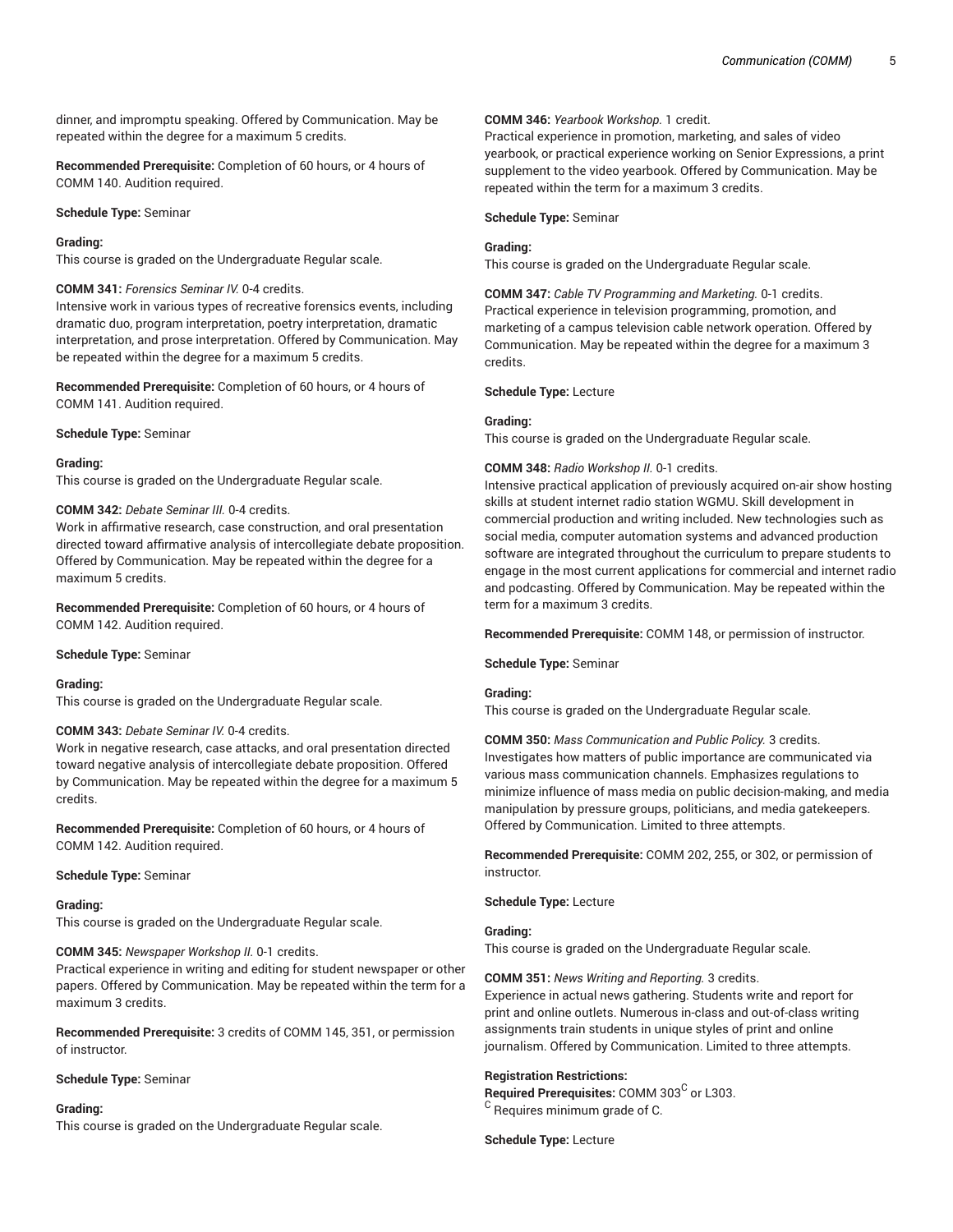This course is graded on the Undergraduate Regular scale.

#### **COMM 352:** *News Editing: Print and Beyond.* 3 credits.

Copy preparation, headline writing, news judging, and layout for various forms of print and electronic formats. Introduces working on news copy desks. Offered by Communication. Limited to three attempts.

### **Registration Restrictions:**

Required Prerequisites: COMM 303<sup>C</sup> or L303.  $^{\rm C}$  Requires minimum grade of C.

**Schedule Type:** Lecture

#### **Grading:**

This course is graded on the Undergraduate Regular scale.

### **COMM 353:** *Broadcast Journalism.* 3 credits.

Investigates unique writing style of electronic media journalists. Emphasizes concise, conversational, and timely news writing. Techniques of mixing words of report with sights, sounds of news story. Offered by Communication. Limited to three attempts.

### **Registration Restrictions:**

Required Prerequisites: COMM 303<sup>C</sup> or L303.  $^{\rm C}$  Requires minimum grade of C.

#### **Schedule Type:** Lecture

#### **Grading:**

This course is graded on the Undergraduate Regular scale.

### **COMM 354:** *Radio Production and Podcasting.* 3 credits.

Students will learn and critically analyze the components of radio and podcast production including: interviewing, story development, script writing, interview techniques, remote and digital audio recording, editing of sound, mixing, and final production for broadcast. The course includes a lecture component and lab time where the instructor will consult with students on their practice and production assignments including short (30 seconds) and longer formats (around 4 minutes). Podcasts will be posted to a website and/or SoundCloud. Offered by Communication. Limited to three attempts.

**Recommended Prerequisite:** COMM 302 or permission of instructor

#### **Schedule Type:** Lecture

#### **Grading:**

This course is graded on the Undergraduate Regular scale.

**COMM 356:** *Video: Performance and Writing.* 3 credits. Writing for video, performance skills for on-air work, interviewing. Offered by Communication. Limited to three attempts.

### **Recommended Prerequisite:** 45 credits.

#### **Schedule Type:** Lecture

### **Grading:**

This course is graded on the Undergraduate Regular scale.

### **COMM 358:** *Multi-Camera Studio Production.* 3 credits.

Provides an in-depth exploration of the creative, technical, logistical, and aesthetic requirements of production in a multiple camera environment. The fundamental skills learned in this class will serve as a foundation for narrative, event, live sports, talk show, broadcast journalism, and

magazine-styled television and webcast programming. Offered by Communication. Limited to three attempts.

### **Registration Restrictions:**

 $\mathsf{\small Required\ Pre}$ rerequisites:  $\mathsf{\small COMM\ 355}^\mathsf{C}$ , <code>FAVS</code> 255 $^\mathsf{C}$ ,  $\mathsf{\small COMM\ 208}^\mathsf{C}$ , <code>L355,</code> FAVS U255 or COMM U208.  $^{\rm C}$  Requires minimum grade of C.

### **Schedule Type:** Lecture

#### **Grading:**

This course is graded on the Undergraduate Regular scale.

#### **COMM 359:** *Media Management.* 3 credits.

Principles, practices of media management from general techniques to operation of individual departments within a media organization. Offered by Communication. Limited to three attempts.

#### **Schedule Type:** Lecture

### **Grading:**

This course is graded on the Undergraduate Regular scale.

#### **COMM 360:** *Digital Postproduction.* 3 credits.

Offers instruction on delivering high-quality image and video products for digital media. Students will be introduced to an array of video-audio editing and digital image software for integrating video, audio, photo and graphic postproduction. Student projects focus on journalism, public relations, and advocacy contexts. Offered by Communication. Limited to three attempts. Equivalent to FAVS 260.

### **Registration Restrictions:**

 $\mathsf{\small Required\ Pre}$ rerequisites:  $\mathsf{\small COMM\ 355}^\mathsf{C}$ , <code>FAVS</code> 255 $^\mathsf{C}$ ,  $\mathsf{\small COMM\ 208}^\mathsf{C}$ , <code>L355,</code> FAVS U255 or COMM U208.

 $^{\rm C}$  Requires minimum grade of C.

### **Schedule Type:** Lecture

### **Grading:**

This course is graded on the Undergraduate Regular scale.

### **COMM 361:** *Online Journalism.* 3 credits.

Focuses on online journalism, research, reporting, web page and weblog creation, and writing for Internet. Offered by Communication. Limited to three attempts.

#### **Registration Restrictions:**

Required Prerequisites: COMM 303<sup>C</sup> or L303.  $\rm ^C$  Requires minimum grade of C.

**Schedule Type:** Lecture

### **Grading:**

This course is graded on the Undergraduate Regular scale.

### **COMM 362:** *Argument and Public Policy.* 3 credits.

Develops argumentative skills while examining contemporary public policy. Applies methods of argumentative analysis to design, implementation of public policy. Students learn by constructing, examining, and using public argument. Offered by Communication. Limited to three attempts.

**Mason Core:** Synthesis

**Schedule Type:** Lecture

**Grading:**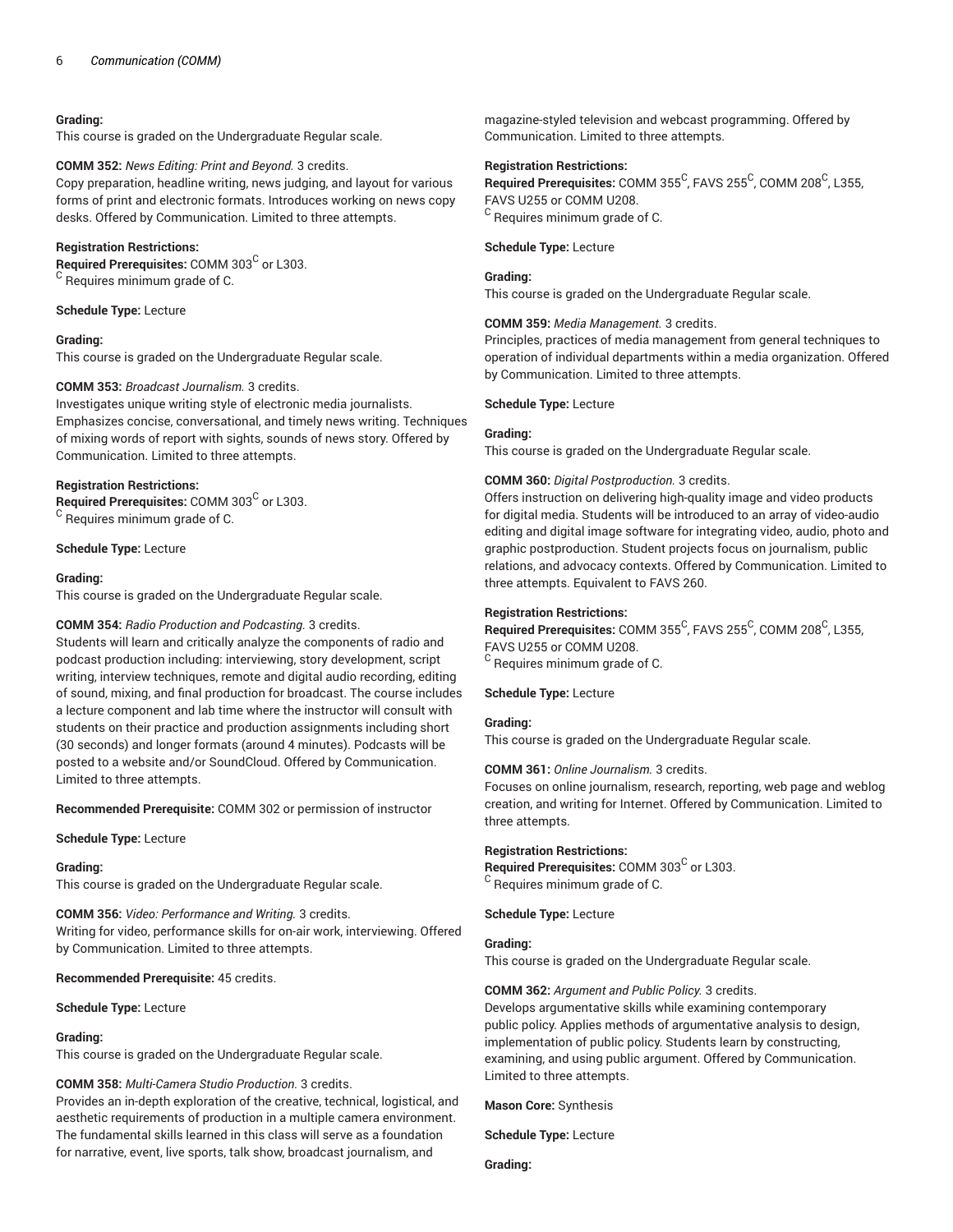This course is graded on the Undergraduate Regular scale.

#### **COMM 363:** *Media Career Seminar.* 1 credit.

Practicum for students with production experience; students produce a final resume in area of expertise. Offered by Communication. Limited to three attempts.

**Recommended Prerequisite:** Two courses completed in area of media production focus.

**Schedule Type:** Laboratory

### **Grading:**

This course is graded on the Undergraduate Regular scale.

### **COMM 364:** *Videography.* 3 credits.

Provides a comprehensive overview of the principles and practices of visual storytelling, encompassing short documentaries, campaigns, commercial work, news and other non-fiction narratives. Mobile, DSLR and fixed-lens cameras will be used to explore all facets of visual production that tell human stories, with emphasis on character, conflict, drama, and surprise. Offered by Communication. Limited to three attempts.

#### **Registration Restrictions:**

 $\mathsf{\small Required\ Pre}$ rerequisites: <code>COMM</code> 355 $^\mathsf{C}$ , FAVS 255 $^\mathsf{C}$ , COMM 208 $^\mathsf{C}$ , L355, FAVS U255 or COMM U208.  $^{\rm C}$  Requires minimum grade of C.

**Schedule Type:** Lecture

#### **Grading:**

This course is graded on the Undergraduate Regular scale.

### **COMM 365:** *Gender, Race, and Class in the Media.* 3 credits.

Introduces concepts of power, influence of mass media. Allows students to see themselves as products, producers of media influence, and gives sense of the roles in the media or lack thereof, of groups based on their gender, race and/or class. Offered by Communication. Limited to three attempts.

**Recommended Prerequisite:** COMM 302 or permission of instructor.

**Schedule Type:** Lecture

#### **Grading:**

This course is graded on the Undergraduate Regular scale.

### **COMM 366:** *Visual Communication.* 3 credits.

Teaches visual communication theories and applies them to creation of videos, web pages, multimedia production, Computer Based Training (CBT) and other technologies. Covers limits of visual communication in terms of perception, economics, and technology. Partial distance course includes viewing video modules and using electronically mediated discussion. Offered by Communication. Limited to three attempts.

#### **Registration Restrictions:**

 $\mathsf{\mathsf{Required}~Prerequires: \mathsf{COMM}~208^\mathsf{C}$ , FAVS  $255^\mathsf{C}$ , COMM U208 or FAVS U255.

 $^{\rm C}$  Requires minimum grade of C.

### **Schedule Type:** Lecture

#### **Grading:**

This course is graded on the Undergraduate Regular scale.

### **COMM 367:** *Children and Media.* 3 credits.

Provides an overview of the relationships between children and mass media. Focus of the course is on the effects of media consumption on children's social and psychological well-being. Students will learn major child development theories, review history, economics and regulation of children's programming, and explore children's use of and responses to various media. Offered by Communication. Limited to three attempts.

### **Schedule Type:** Lecture

### **Grading:**

This course is graded on the Undergraduate Regular scale.

#### **COMM 369:** *Multimedia Storytelling.* 3 credits.

Applies concepts of advanced visual storytelling within today's fluid media landscape. Students report and tell compelling stories across multiple platforms using simple, portable equipment and software essential to reporters working in the contemporary converged newsroom. Highlights a multimedia approach to journalism to include broadcast, mobile reporting skills and backpack journalism techniques. Offered by Communication. Limited to three attempts. Equivalent to COMM 453.

### **Recommended Prerequisite:** COMM 353

#### **Registration Restrictions:**

Required Prerequisite: COMM 303<sup>C</sup>.  $^{\rm C}$  Requires minimum grade of C.

**Schedule Type:** Lecture

### **Grading:**

This course is graded on the Undergraduate Regular scale.

### **COMM 370:** *Feature Writing.* 3 credits.

Introduces aspiring journalists to research techniques and critical writing skills needed to produce publishable magazine or newspaper feature stories. Offered by Communication. Limited to three attempts.

### **Registration Restrictions:**

Required Prerequisites: COMM 303<sup>C</sup> or L303.  $^{\rm C}$  Requires minimum grade of C.

**Schedule Type:** Lecture

### **Grading:**

This course is graded on the Undergraduate Regular scale.

### **COMM 371:** *Sports Writing and Reporting.* 3 credits.

Experience in actual sports-related news gathering and reporting. Covers writing and reporting on sports-related subjects for print and online media. Numerous in-class and out-of-class writing assignments train students in the unique style of covering sports events, reporting breaking news, and writing feature stories. Offered by Communication. Limited to three attempts.

### **Registration Restrictions:**

Required Prerequisites: COMM 303<sup>C</sup> or L303.  $\rm ^C$  Requires minimum grade of C.

#### **Schedule Type:** Lecture

### **Grading:**

This course is graded on the Undergraduate Regular scale.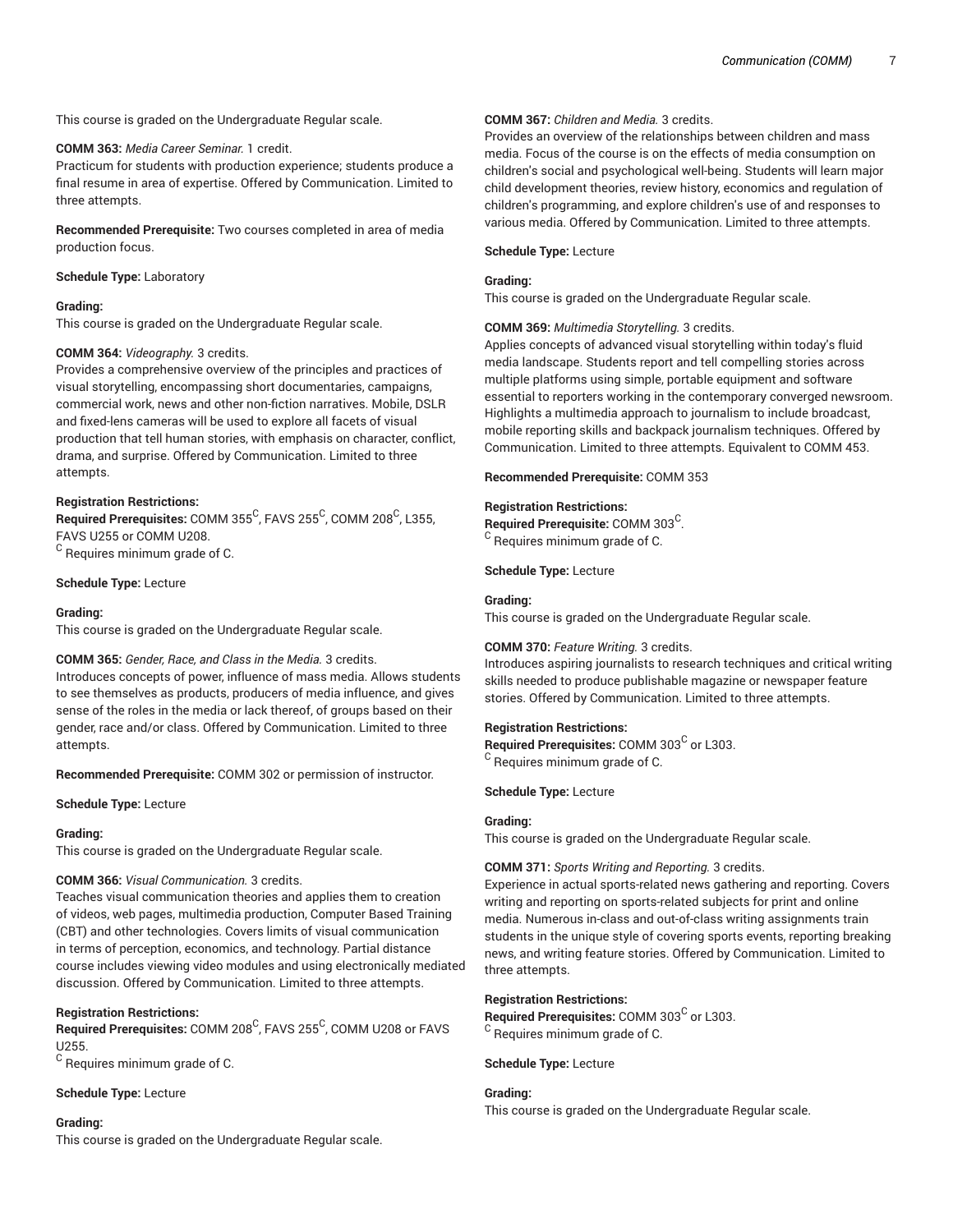### **COMM 372:** *Sports and the Media.* 3 credits.

Examines the role of mass media in constructing images of athletes, sport, and sports culture. Critical attention is given to broadcast, print, and film of sport media. Assesses sociological and cultural issues that shape sport media and culture. Offered by Communication. Limited to three attempts.

### **Schedule Type:** Lecture

### **Grading:**

This course is graded on the Undergraduate Regular scale.

### **COMM 373:** *Business and Economic Journalism.* 3 credits.

Writing and reporting about business and the economy with focus on understanding financial news and reporting about companies, trade, and markets for print, broadcast, and online media. Students practice through in-class and out-of-class writing assignments. Offered by Communication. Limited to three attempts.

### **Registration Restrictions:**

Required Prerequisites: COMM 303<sup>C</sup> or L303.  $\rm ^C$  Requires minimum grade of C.

#### **Schedule Type:** Lecture

#### **Grading:**

This course is graded on the Undergraduate Regular scale.

### **COMM 374:** *Political Journalism.* 3 credits.

Writing and reporting about politics, elections and campaigns, and the legislative and executive branches of government for print, broadcast, and online media. Students practice the style and substance of covering political news through in-class and out-of-class writing assignments. A unique collaboration with C-SPAN including video conference opportunities with political and media personalities. Offered by Communication. Limited to three attempts.

### **Registration Restrictions:**

Required Prerequisites: COMM 303<sup>C</sup> or L303.  $\rm ^C$  Requires minimum grade of C.

#### **Schedule Type:** Lecture

#### **Grading:**

This course is graded on the Undergraduate Regular scale.

**COMM 375:** *Mass Communication Advertising and Promotions.* 3 credits. History, regulation, and ratings of advertising, as well as media buying, advertising campaigns, and strengths and weaknesses of media vehicles used in advertising. Offered by Communication. Limited to three attempts.

**Recommended Prerequisite:** COMM 302 or permission of instructor.

**Schedule Type:** Lecture

### **Grading:**

This course is graded on the Undergraduate Regular scale.

### **COMM 380:** *Media Criticism.* 3 credits.

Examines practical criticism of a wide variety of media texts including television programs, newspapers, articles, films, photographs, and advertisements. Introduces principles of major contemporary modes of analysis for systematically interpreting visual and verbal forms of communication. Offered by Communication. Limited to three attempts.

**Recommended Prerequisite:** Completion of 60 hours or permission of instructor.

**Schedule Type:** Lecture

#### **Grading:**

This course is graded on the Undergraduate Regular scale.

### **COMM 384:** *Public Relations and Social Media.* 3 credits.

Explores the role of social media in contemporary public relations. Students engage in social media research and analysis, examine best practices for successful campaigns, seek to understand conditions for viral media, implement a personal branding strategy, create strategic engagement plans, and design campaigns. Offered by Communication. Limited to three attempts.

**Schedule Type:** Lecture

#### **Grading:**

This course is graded on the Undergraduate Regular scale.

### **COMM 385:** *Special Topics in Interpersonal and Organizational Communication.* 3 credits.

Topics vary. Counts toward Organizational and Interpersonal Communication concentration in the Communication Department. Notes: May be repeated for credit when topic is different. Offered by Communication. May be repeated within the degree.

### **Schedule Type:** Lecture

#### **Grading:**

This course is graded on the Undergraduate Regular scale.

**COMM 386:** *Special Topics in Political Communication.* 3 credits. Topics vary. Counts toward Political Communication concentration in the Communication Department. Notes: May be repeated for credit when topic is different. Offered by Communication. May be repeated within the degree.

### **Schedule Type:** Lecture

### **Grading:**

This course is graded on the Undergraduate Regular scale.

### **COMM 387:** *Special Topics in Journalism.* 3 credits.

Topics vary. Counts toward Journalism concentration in the Communication Department. Notes: May be repeated for credit when topic is different. Offered by Communication. May be repeated within the degree.

### **Schedule Type:** Lecture

### **Grading:**

This course is graded on the Undergraduate Regular scale.

### **COMM 388:** *Special Topics in Public Relations.* 3 credits.

Topics vary. Counts toward Public Relations concentration in the Communication Department. Notes: May be repeated for credit when topic is different. Offered by Communication. May be repeated within the degree.

#### **Schedule Type:** Lecture

#### **Grading:**

This course is graded on the Undergraduate Regular scale.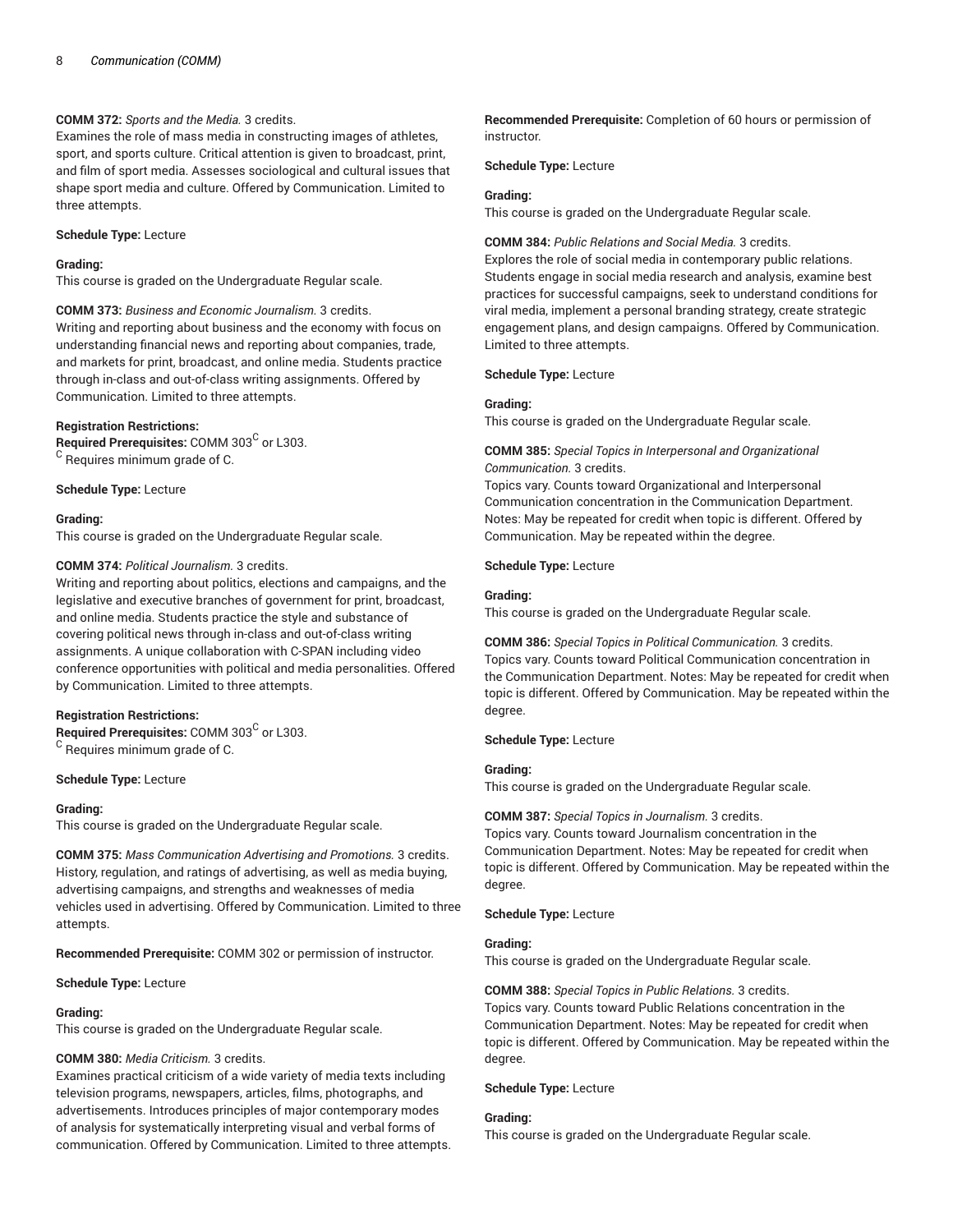**COMM 389:** *Public Relations for Associations and Nonprofits.* 3 credits. Principles of editing and journalism applied to publications, public relations, and advertising needs within corporate environment. Job requirements of editorial positions in public relations, publications, and information as defined by trade associations, nonprofit organizations, and large corporations. Offered by Communication. Limited to three attempts.

**Recommended Prerequisite:** 60 credits, or 3 credits of lower-division COMM courses.

**Schedule Type:** Lecture

#### **Grading:**

This course is graded on the Undergraduate Regular scale.

**COMM 390:** *Issues in Public Relations.* 3 credits. Focuses on current issues in corporate, government, and nonprofit public relations. Offered by Communication. Limited to three attempts.

#### **Registration Restrictions:**

 $\boldsymbol{\mathsf{Required} }$  Prerequisites:  $\boldsymbol{\mathsf{COMM}}$  204 $\boldsymbol{\mathsf{C}}$ , 330 $\boldsymbol{\mathsf{C}}$ , U204 or L330.  $\rm ^C$  Requires minimum grade of C.

**Schedule Type:** Lecture

#### **Grading:**

This course is graded on the Undergraduate Regular scale.

#### **COMM 391:** *Writing for Public Relations.* 3 credits.

Focuses on public relations writing including news releases, client memos, broadcasting, speeches, brochures, journals, and advertisements. Includes writing styles, formats, organization, and writing research. Offered by Communication. Limited to three attempts.

#### **Registration Restrictions:**

Required Prerequisites: COMM 303<sup>C</sup> or L303.  $\rm ^C$  Requires minimum grade of C.

**Schedule Type:** Lecture

#### **Grading:**

This course is graded on the Undergraduate Regular scale.

#### **COMM 392:** *Public Relations Study Abroad.* 3 credits.

Concentrated survey course in public relations for business, trade associations, nonprofit organizations, and governmental institutions from the perspective of a location abroad. Emphasis placed on the global and intercultural aspects of public relations. Offered by Communication. Limited to three attempts.

#### **Schedule Type:** Lecture

#### **Grading:**

This course is graded on the Undergraduate Regular scale.

**COMM 395:** *Special Topics in Health Communication.* 3 credits. Topics vary. Notes: May be repeated for credit when topic is different. Offered by Communication. May be repeated within the degree.

**Schedule Type:** Lecture

#### **Grading:**

This course is graded on the Undergraduate Regular scale.

**COMM 396:** *Special Topics in Mass Communication.* 3 credits. Topics vary. Counts toward Media Production and Criticism Concentration in the Communication Department. Notes: May be repeated for credit when topic is different. Offered by Communication. May be repeated within the degree.

**Schedule Type:** Lecture

#### **Grading:**

This course is graded on the Undergraduate Regular scale.

**COMM 397:** *Special Topics in Production.* 1-3 credits. Provides hands-on media production experience. Topics vary. Notes: May be repeated for credit when topic is different. Offered by Communication. May be repeated within the term.

**Schedule Type:** Studio

#### **Grading:**

This course is graded on the Undergraduate Regular scale.

**COMM 398:** *Research Practicum in Communication.* 1-3 credits. Work individually with a faculty member on a faculty research project.

Requires readings in research methods and topic area and a final project. Notes: Students must submit an application for COMM 398 at least one week prior to the beginning of the semester. Offered by Communication. May be repeated within the degree for a maximum 6 credits.

**Recommended Prerequisite:** 60 credits including at least 9 hours of COMM credit toward the major; minimum GPA of 2.5 overall and 3.0 in the major; approval of department.

**Schedule Type:** Independent Study

#### **Grading:**

This course is graded on the Undergraduate Regular scale.

**COMM 399:** *Special Topics in Communication.* 1-3 credits. Topics vary; some require laboratories. Notes: May be repeated for credit when topic is different. Offered by Communication. May be repeated within the term.

**Specialized Designation:** Green Leaf Related Course

**Schedule Type:** Lecture

### **Grading:**

This course is graded on the Undergraduate Regular scale.

### **400 Level Courses**

**COMM 400:** *Research Methods in Communication.* 3 credits. Explores applications for primary research methodologies used in communication. Research project with focus on survey, critical ethnographic, or experimental methodologies. Notes: Students may not receive credit for both COMM 400 and COMM 490. Offered by Communication. Limited to three attempts. Equivalent to COMM 490.

**Specialized Designation:** Scholarly Inquiry.

**Recommended Prerequisite:** Two of COMM 300, 301, 302, 305 each one with a minimum grade of 2.00 (C).

#### **Registration Restrictions:**

**Required Prerequisites: COMM 200<sup>C</sup> or U200.**  $\rm ^C$  Requires minimum grade of C.

**Schedule Type:** Lecture

**Grading:**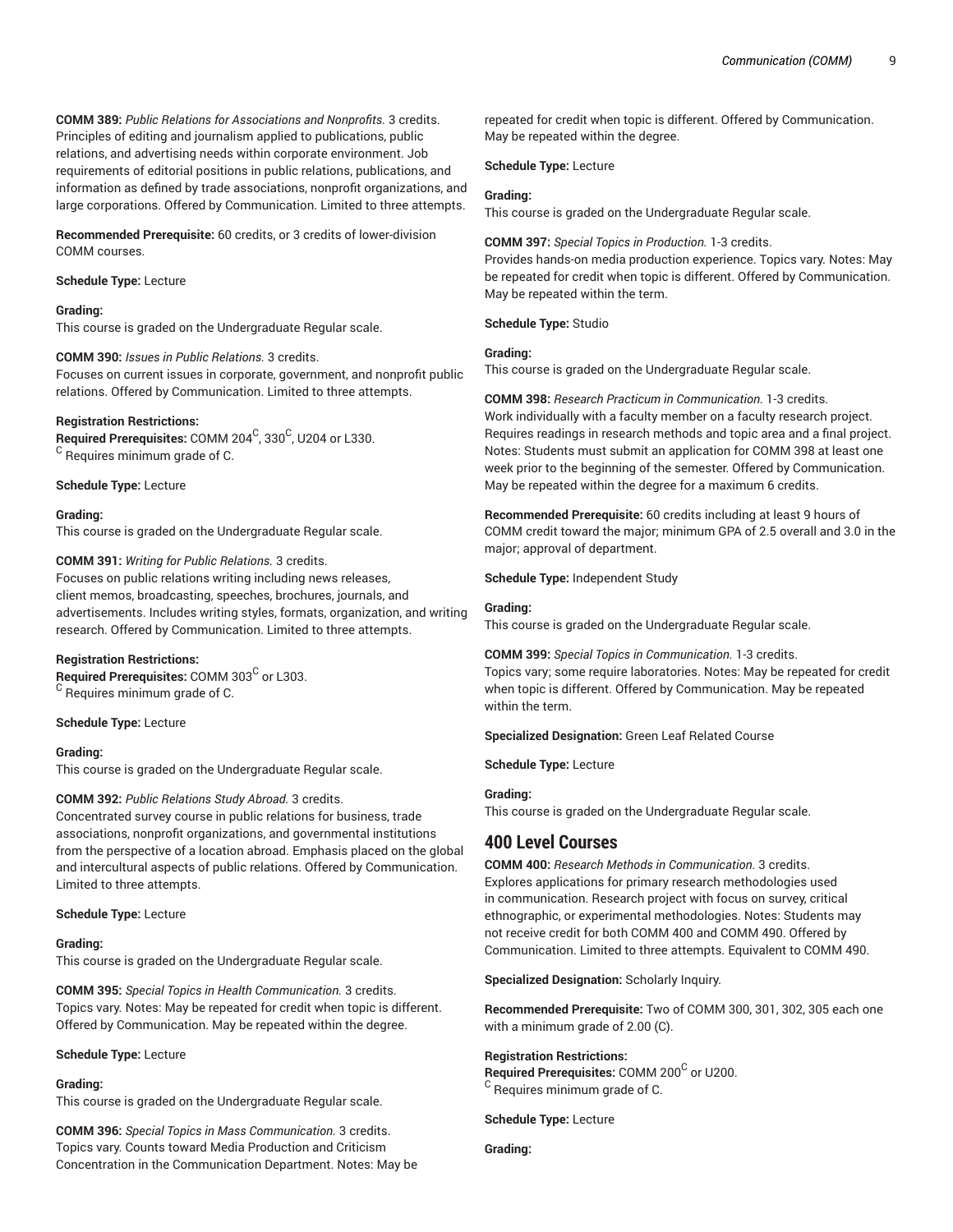This course is graded on the Undergraduate Regular scale.

**COMM 401:** *Interpersonal Communication in the Workplace.* 3 credits. Comprehensive study of theories and research associated with dynamics of interpersonal relationships in the workplace. Emphasizes individual motivation, interpersonal needs, communication styles, leadership, problem solving, decision making, diversity, interpersonal conflict, individual adaptation to organizational change, and influence of technology on workplace relationships. Offered by Communication. Limited to three attempts.

**Recommended Prerequisite:** COMM 301, or permission of instructor.

**Schedule Type:** Lecture

#### **Grading:**

This course is graded on the Undergraduate Regular scale.

#### **COMM 411:** *Public Relations Practicum.* 3 credits.

Helps communication majors apply their public relations education. Covers three general areas: public relations theory and applications, writing and editing, and networking/story placement. Includes public relations strategy and tactics, interviewing and analysis, writing and message delivery. Offered by Communication. Limited to three attempts.

#### **Registration Restrictions:**

Required Prerequisites: COMM 331<sup>C</sup> or L331.  $\rm ^C$  Requires minimum grade of C.

**Schedule Type:** Lecture

#### **Grading:**

This course is graded on the Undergraduate Regular scale.

### **COMM 412:** *Politics and the Mass Media.* 3 credits.

Covers responsibilities; freedoms of mass media in a democracy; and media influence on citizens' opinions, elections, and decisions of public officials. Offered by Communication. Limited to three attempts. Equivalent to GOVT 412.

**Recommended Prerequisite:** GOVT 103 or permission of instructor.

**Schedule Type:** Lecture

#### **Grading:**

This course is graded on the Undergraduate Regular scale.

### **COMM 430:** *Persuasion.* 3 credits.

Theories of persuasive communication including traditional and contemporary attitudinal change; relationship among speaker, message, and audience; and relationship between attitudinal and behavioral change. Offered by Communication. Limited to three attempts.

#### **Schedule Type:** Lecture

#### **Grading:**

This course is graded on the Undergraduate Regular scale.

#### **COMM 431:** *New Media and Democracy.* 3 credits.

Examines how an evolving media environment, including new information sources and new opportunities to produce content, changes how people understand their place in American society. Engages with questions of where and how people learn about, discuss, and engage with issues of public importance, such as political policy concerning science, health,

technology, and society. Offered by Communication. Limited to three attempts.

**Recommended Prerequisite:** 60 credits or permission of instructor.

**Schedule Type:** Lecture

#### **Grading:**

This course is graded on the Undergraduate Regular scale.

### **COMM 433:** *Environmental Communication.* 3 credits.

Rhetoric and persuasion about environmental issues in contemporary society. Investigation of case studies in corporate, institutional, and movement attempts to mobilize and cope with ecological concerns. Critical assessment of public communication is emphasized. Offered by Communication. Limited to three attempts.

#### **Schedule Type:** Lecture

#### **Grading:**

This course is graded on the Undergraduate Regular scale.

#### **COMM 434:** *Interviewing.* 3 credits.

Theory, principles, and practical skills essential to interview process. Emphasizes information gathering, journalistic, persuasive, employment, and performance-appraisal interviews. Offered by Communication. Limited to three attempts.

**Recommended Prerequisite:** 60 hours or permission of instructor.

### **Schedule Type:** Lecture

#### **Grading:**

This course is graded on the Undergraduate Regular scale.

#### **COMM 435:** *Digital Communication.* 3 credits.

Offers practical application, skill development, and theoretical and critical assessment of mediated communication, including digital networking and social media. Discusses and engages with digital communication in terms of culture and language, functional and dysfunctional communication, social interaction, critical perspectives and ideology, copyright, freedom, ethics and responsibility, and images of the future. Offered by Communication. Limited to three attempts.

#### **Recommended Prerequisite:** 60 credits.

**Schedule Type:** Lecture

### **Grading:**

This course is graded on the Undergraduate Regular scale.

**COMM 440:** *Ceremonial Speech Writing and Performance.* 3 credits. Provides students with the opportunities to develop speaking skills for a variety of contexts from eulogies to commencement speeches. Offered by Communication. Limited to three attempts.

**Recommended Prerequisite:** 75+ hours or permission of instructor.

#### **Schedule Type:** Lecture

#### **Grading:**

This course is graded on the Undergraduate Regular scale.

**COMM 450:** *Internship in Communication.* 3 credits. On-the-job training in communication through approved field work

study programs. Internships arranged and supervised by Department of Communication through internship coordinator. Related class work in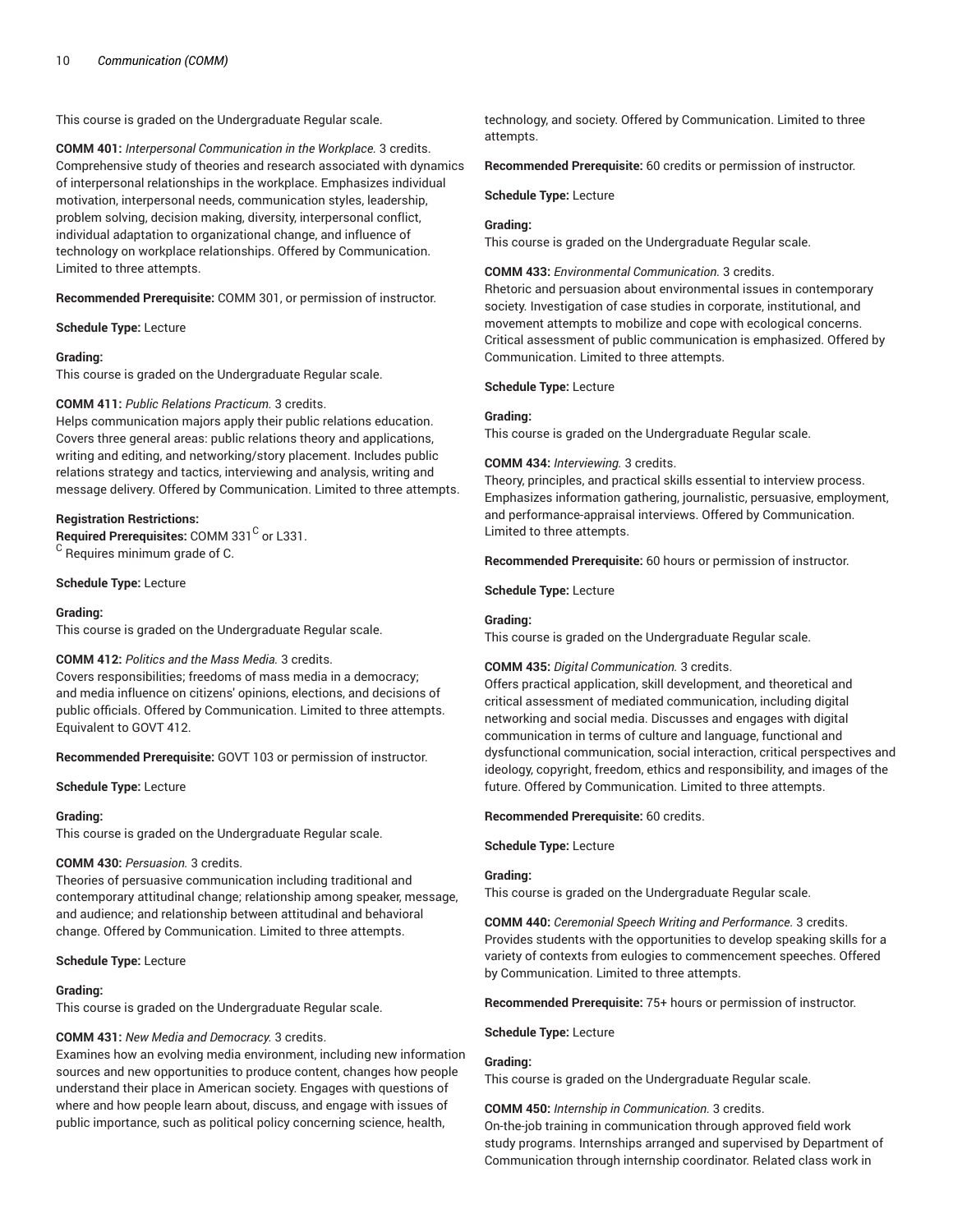resume preparation and job interviewing. Notes: See department for the application process. Offered by Communication. May be repeated within the degree for a maximum 6 credits.

**Recommended Prerequisite:** 60 credits, major or minor in communication, journalism, or sport communication; 15 credits in COMM for majors, 12 credits for non-COMM majors, and permission of department.

#### **Schedule Type:** Internship

#### **Grading:**

This course is graded on the Undergraduate Special scale.

**COMM 451:** *Facilitating Communication Education.* 3 credits. Theory and practice in facilitating learning of communication principles and skills. Students work as instructional aides in lower-division classes under direct supervision of faculty member. Activities may include online learning support, social media updates, media production, facilitating small-group activities and individually critiquing oral performances. Offered by Communication. Limited to three attempts.

#### **Schedule Type:** Independent Study

#### **Grading:**

This course is graded on the Undergraduate Regular scale.

#### **COMM 452:** *Media Production Practicum.* 1-3 credits.

Theory and practice in creation, distribution, and response to media productions. Students complete minimum 150 hours of work as assistants to engineers, producers, directors, and organizers of media production facilities on campus, under supervision of a sponsoring faculty member. Notes: Only 3 credits may be applied to the communication major. Offered by Communication. May be repeated within the degree for a maximum 6 credits.

**Recommended Prerequisite:** COMM 208, 303, or 348.

**Schedule Type:** Internship

#### **Grading:**

This course is graded on the Undergraduate Regular scale.

#### **COMM 454:** *Free Speech and Ethics.* 3 credits.

Major issues surrounding roles of speech, press, and electronic media in society. Includes history of free speech and press issues in society, government role in regulating marketplace of ideas, and responsibility of individual in free society. Offered by Communication. Limited to three attempts.

#### **Mason Core:** Synthesis

**Recommended Prerequisite:** 60 credit hours or permission of instructor.

**Schedule Type:** Lecture

#### **Grading:**

This course is graded on the Undergraduate Regular scale.

### **COMM 455:** *History of Journalism.* 3 credits.

Development of print journalism, emphasizing interaction of technology, audience, and government intervention. Topics include birth of press, development of modern newspaper, and American development including Revolutionary and Civil wars, rise of independent press, and yellow journalism. Offered by Communication. Limited to three attempts.

**Recommended Prerequisite:** 3 hours of COMM or HIST.

#### **Schedule Type:** Lecture

#### **Grading:**

This course is graded on the Undergraduate Regular scale.

### **COMM 456:** *Comparative Mass Media.* 3 credits.

Survey of major foreign mass media systems as they compare with American system. Focuses on broad dimensions of international mass media and describes issues facing global journalism and media systems. Provides substantive framework to critically evaluate various national media systems. Offered by Communication. Limited to three attempts.

**Mason Core:** Global Understanding

**Schedule Type:** Lecture

### **Grading:**

This course is graded on the Undergraduate Regular scale.

#### **COMM 465:** *Topics in Communication and Gender.* 3 credits.

Topics may include gender and culture, women as rhetors, male and female communication, and communication and gender roles. Examines specific interests, ideally in seminar setting. Notes: May be repeated for credit when topic is different with permission of department. Offered by Communication. May be repeated within the term.

#### **Schedule Type:** Lecture

#### **Grading:**

This course is graded on the Undergraduate Regular scale.

#### **COMM 475:** *Journalism Law.* 3 credits.

Examines law as it relates to working journalist. Topics include libel, invasion of privacy, free press and fair trial, First Amendment, broadcast regulation, access to media, advertising, and effect of new technologies on these issues. Uses case approach to study leading court decisions in mass media law. Offered by Communication. Limited to three attempts.

**Recommended Prerequisite:** 60 credits or permission of instructor.

**Schedule Type:** Lecture

#### **Grading:**

This course is graded on the Undergraduate Regular scale.

**COMM 479:** *Digital Media and Web Design Capstone.* 3 credits. Student team-based experience grounded in the work of the preceding courses in the digital media and web design minor. Each individual student will produce a portfolio of digital media and web-design related products and features that demonstrate core competencies in coding, design, content, and accessibility. Students will work in cross-disciplinary teams to carry out a client-based web design project, the process and outcomes of which will also be represented in the individual portfolio. Offered by Communication. Limited to two attempts. Equivalent to ENGH 479.

**Recommended Prerequisite:** Before enrolling in the Capstone seminar, students need to have completed all required courses for the Digital Media and Web Design Minor.

#### **Schedule Type:** Lecture

#### **Grading:**

This course is graded on the Undergraduate Regular scale.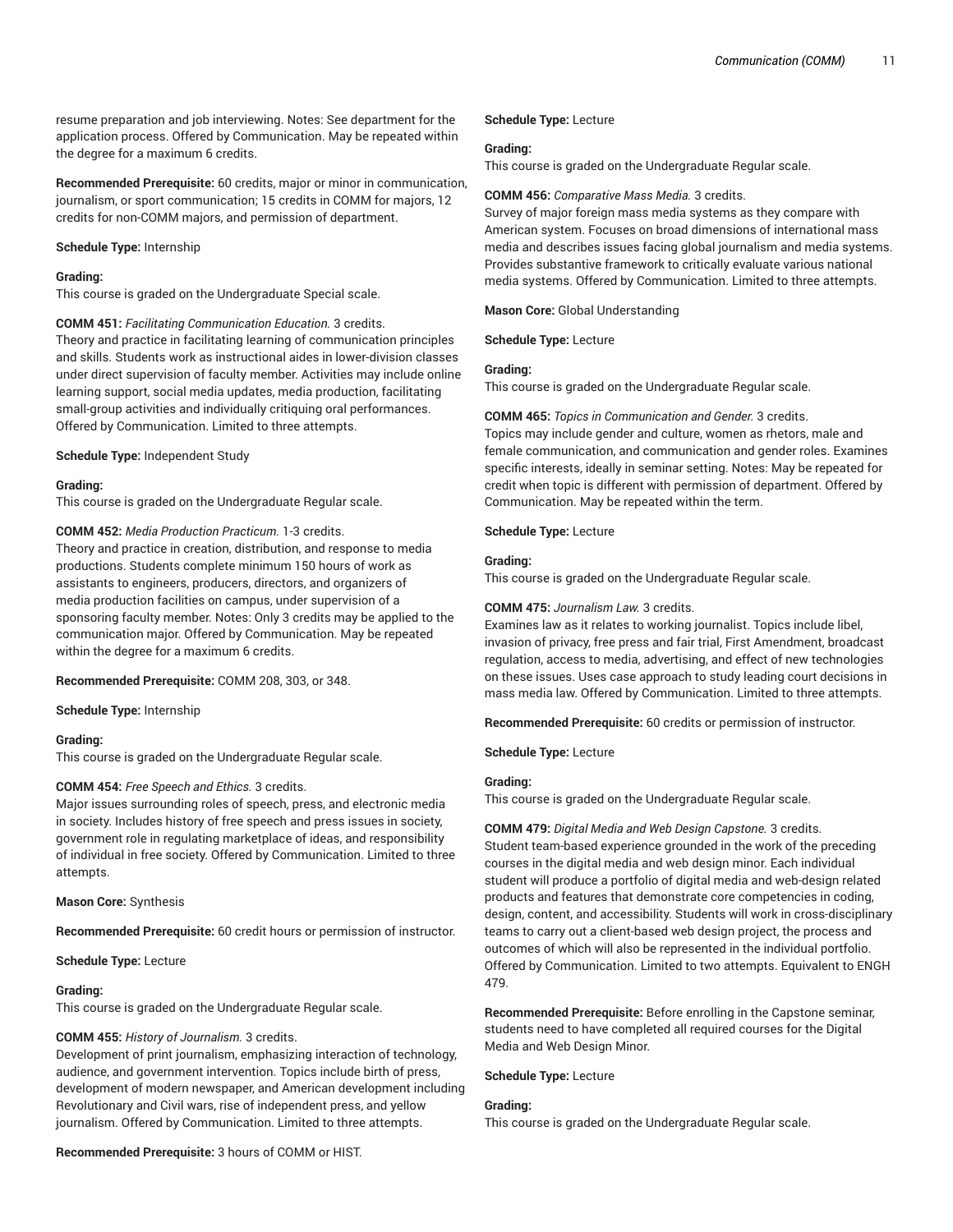**COMM 480:** *College to Career: Strategies for Transition.* 1 credit. Designed to assist soon-to-be graduates in the employment transition process. Fundamental to the course are effective communication skills, creative research, and the desire to actively and aggressively seek meaningful employment. Offered by Communication. Limited to three attempts.

**Recommended Prerequisite:** 60+ credits or permission of instructor.

**Schedule Type:** Lecture

#### **Grading:**

This course is graded on the Undergraduate Regular scale.

**COMM 487:** *Washington Media Institute.* 3 credits.

Special topics offered through the Washington Media Institute. Students must be enrolled in the communication department's professional experience in communication minor. Notes: May not be applied to the communication major or minor. Offered by Communication. May be repeated within the degree for a maximum 15 credits.

**Schedule Type:** Lecture

#### **Grading:**

This course is graded on the Undergraduate Regular scale.

**COMM 490:** *Honors Research Methods in Communication.* 3 credits. Honors version of COMM 400. Notes: Students may not receive credit for both COMM 400 and 490. Offered by Communication. Limited to three attempts. Equivalent to COMM 400.

**Specialized Designation:** Scholarly Inquiry.

**Recommended Prerequisite:** Acceptance to pursue honors in the major.

**Schedule Type:** Lecture

**Grading:**

This course is graded on the Undergraduate Regular scale.

**COMM 491:** *RS: Honors Research Project in Communication.* 3 credits. Completion of independent honors research project under the guidance of the student's faculty sponsor. Offered by Communication. May be repeated within the term.

**Specialized Designation:** Research/Scholarship Intensive

**Recommended Prerequisite:** Completion of COMM 490 with minimum grade of 3.0 and approval of honors project prospectus.

**Schedule Type:** Lecture

### **Grading:**

This course is graded on the Undergraduate Regular scale.

**COMM 498:** *RS: Research Projects in Communication.* 3 credits. Students plan, execute, and present an empirical research project exploring communication issues of their own choosing. Offered by Communication. Limited to three attempts.

**Specialized Designation:** Research/Scholarship Intensive

**Recommended Prerequisite:** COMM 200, COMM 400.

#### **Registration Restrictions:**

Enrollment is limited to students with a major in Communication.

Enrollment limited to students in a Bachelor of Arts degree.

**Schedule Type:** Independent Study

### **Grading:**

This course is graded on the Undergraduate Regular scale.

**COMM 499:** *Independent Study in Communication.* 1-3 credits. Study of a selected area in communication. Independent study application must be processed before start of semester in which work is to take place. Notes: May be repeated for credit with permission of director of undergraduate program. Communication courses at the 500 level open to post-baccalaureate students or advanced undergraduates with permission of department. Offered by Communication. May be repeated within the term.

**Recommended Prerequisite:** 75 credits and permission of department.

**Schedule Type:** Independent Study

### **Grading:**

This course is graded on the Undergraduate Regular scale.

# **500 Level Courses**

**COMM 504:** *Communication and Interpersonal Conflict.* 3 credits. Focuses on interpersonal interactions, including dyadic and small-group levels in various settings such as friendships, marriage, family, and workplace. Examines factors that generate conflicts and communication strategies and skills that help shape conflict interaction toward productive ends. Offered by Communication. May not be repeated for credit.

### **Registration Restrictions:**

Enrollment limited to students with a class of Advanced to Candidacy, Graduate, Non-Degree or Senior Plus.

Enrollment is limited to Graduate, Non-Degree or Undergraduate level students.

Students in a Non-Degree Undergraduate degree may **not** enroll.

**Schedule Type:** Lecture

### **Grading:**

This course is graded on the Graduate Regular scale.

**COMM 506:** *Communication in International Organizations.* 3 credits. Analyzes communication variables as they relate to organizational and managerial functions in international organizations. Topics include developing understanding of how cultural differences influence managerial activities and learning to deal effectively with differences. Offered by Communication. May not be repeated for credit.

### **Registration Restrictions:**

Enrollment limited to students with a class of Advanced to Candidacy, Graduate, Non-Degree or Senior Plus.

Enrollment is limited to Graduate, Non-Degree or Undergraduate level students.

Students in a Non-Degree Undergraduate degree may **not** enroll.

**Schedule Type:** Lecture

### **Grading:**

This course is graded on the Graduate Regular scale.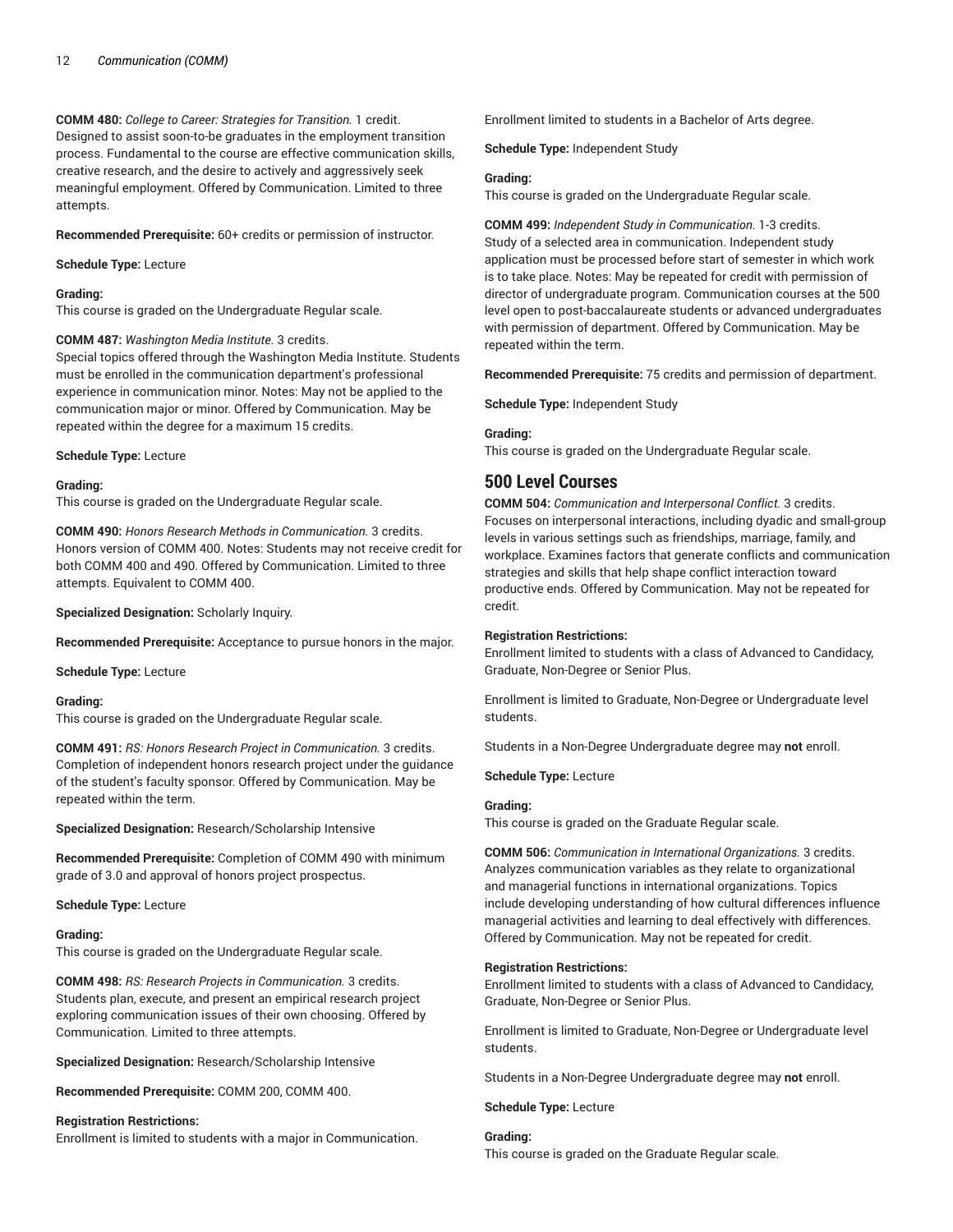**COMM 530:** *Theories of Small Group Communication.* 3 credits. Advanced-level theory and practice of small group interaction. Examines current research with a focus on learning applications of theories to relevant settings. Offered by Communication. May not be repeated for credit.

### **Registration Restrictions:**

Enrollment limited to students with a class of Advanced to Candidacy, Graduate, Non-Degree or Senior Plus.

Enrollment is limited to Graduate, Non-Degree or Undergraduate level students.

Students in a Non-Degree Undergraduate degree may **not** enroll.

**Schedule Type:** Lecture

#### **Grading:**

This course is graded on the Graduate Regular scale.

**COMM 590:** *Seminar in Communication.* 3 credits.

Intensive study of specific topics; content varies. Notes: May be repeated for credit when topic is different. Offered by Communication. May be repeated within the term.

### **Registration Restrictions:**

Enrollment limited to students with a class of Advanced to Candidacy, Graduate, Non-Degree or Senior Plus.

Enrollment is limited to Graduate, Non-Degree or Undergraduate level students.

Students in a Non-Degree Undergraduate degree may **not** enroll.

**Schedule Type:** Seminar

#### **Grading:**

This course is graded on the Graduate Regular scale.

# **600 Level Courses**

**COMM 600:** *Introduction to Graduate Studies.* 3 credits. Offers a broad introduction to the field of communication in terms of communication-based theories and research. Offered by Communication. May not be repeated for credit.

**Recommended Prerequisite:** Admission to graduate program in communication or permission of graduate program director.

### **Registration Restrictions:**

Enrollment limited to students with a class of Advanced to Candidacy, Graduate or Senior Plus.

Enrollment is limited to students with a major in Communication.

Enrollment is limited to Graduate or Undergraduate level students.

Students in a Non-Degree Undergraduate degree may **not** enroll.

#### **Schedule Type:** Lecture

### **Grading:**

This course is graded on the Graduate Regular scale.

**COMM 601:** *Communication in Professional Relationships.* 3 credits. Explores theoretical perspectives and relevant research to communication strategies and skills for various professional roles and situations. Relates theoretical foundations to practice, assessing theories and applications in individual professional fields. Offered by Communication. May not be repeated for credit.

#### **Registration Restrictions:**

Enrollment limited to students with a class of Advanced to Candidacy, Graduate, Non-Degree or Senior Plus.

Enrollment is limited to Graduate, Non-Degree or Undergraduate level students.

Students in a Non-Degree Undergraduate degree may **not** enroll.

**Schedule Type:** Lecture

**Grading:** This course is graded on the Graduate Regular scale.

**COMM 602:** *Theories and Research of Mass Communication.* 3 credits. Explores theories that have guided development of mass media. Emphasizes major scientific and humanistic approaches to mass media effects. Offered by Communication. May not be repeated for credit.

### **Registration Restrictions:**

Enrollment limited to students with a class of Advanced to Candidacy, Graduate, Non-Degree or Senior Plus.

Enrollment is limited to Graduate, Non-Degree or Undergraduate level students.

Students in a Non-Degree Undergraduate degree may **not** enroll.

**Schedule Type:** Lecture

### **Grading:**

This course is graded on the Graduate Regular scale.

### **COMM 604:** *Communication Research Practicum.* 3 credits.

Helps communication master's students determine focus for program of study, thesis, and projects. Includes readings in applied communication research and exercises in topic selection, analysis. Offered by Communication. May not be repeated for credit.

**Recommended Prerequisite:** COMM 634 or permission of instructor.

#### **Registration Restrictions:**

Enrollment limited to students with a class of Advanced to Candidacy, Graduate, Non-Degree or Senior Plus.

Enrollment is limited to Graduate, Non-Degree or Undergraduate level students.

Students in a Non-Degree Undergraduate degree may **not** enroll.

**Schedule Type:** Seminar

# **Grading:**

This course is graded on the Graduate Regular scale.

#### **COMM 605:** *Intercultural Communication.* 3 credits.

Analyzes communication variables related to communication across cultures. Topics include nonverbal communication, time conceptualizations, perceptions and attitudes, values, social organization patterns, cultural norms, language, ethics, conflict across cultures, and research in intercultural communication. Offered by Communication. May not be repeated for credit.

#### **Registration Restrictions:**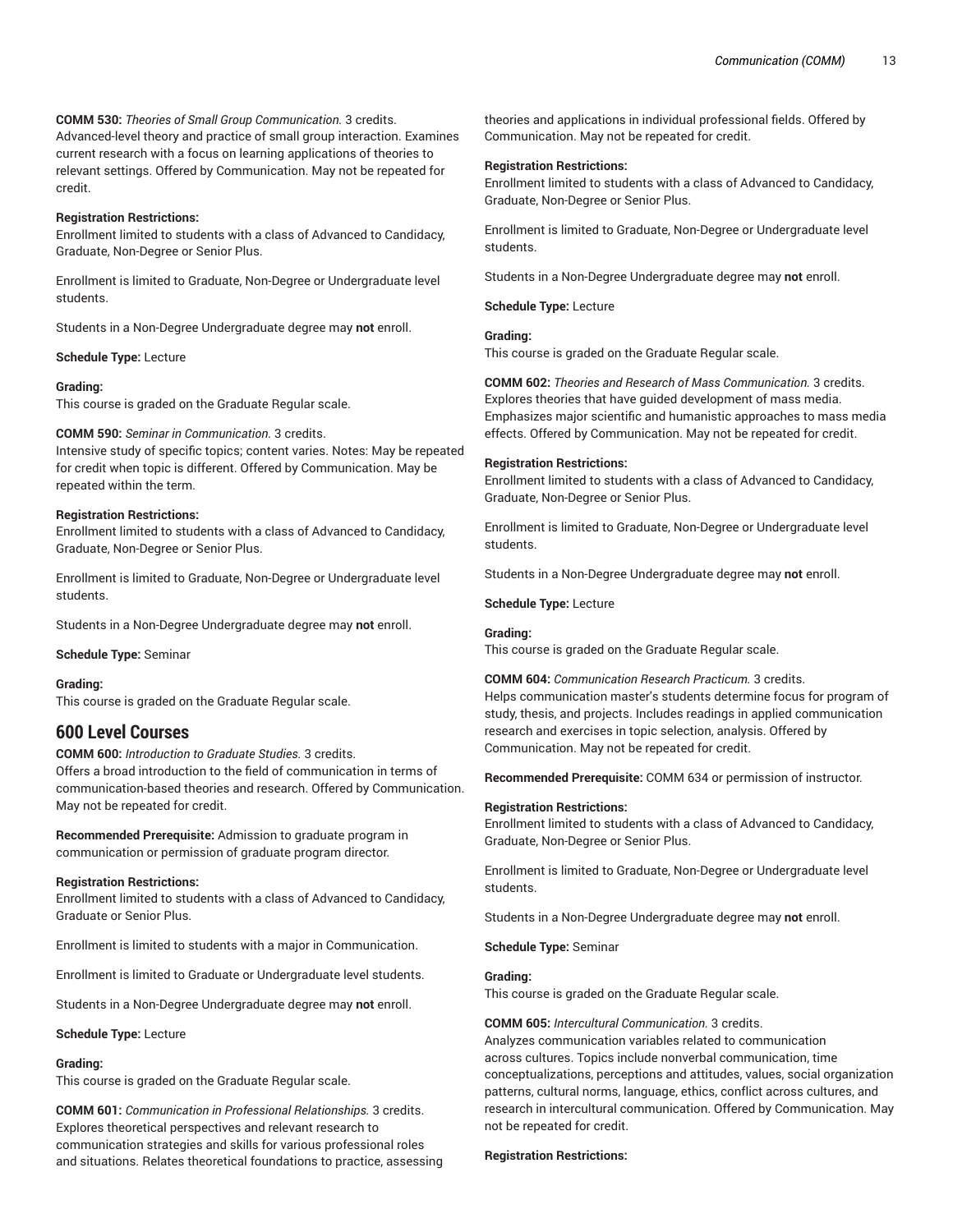Enrollment limited to students with a class of Advanced to Candidacy, Graduate, Non-Degree or Senior Plus.

Enrollment is limited to Graduate, Non-Degree or Undergraduate level students.

Students in a Non-Degree Undergraduate degree may **not** enroll.

#### **Schedule Type:** Lecture

### **Grading:**

This course is graded on the Graduate Regular scale.

#### **COMM 615:** *Political Communication.* 3 credits.

Analyzes how political communication messages and strategies shape the development of perceptions and behavior in US presidential elections. Examines the interactions between media content and political action in election campaigns. Offered by Communication. May not be repeated for credit.

#### **Registration Restrictions:**

Enrollment limited to students with a class of Advanced to Candidacy, Graduate, Non-Degree or Senior Plus.

Enrollment is limited to Graduate, Non-Degree or Undergraduate level students.

Students in a Non-Degree Undergraduate degree may **not** enroll.

**Schedule Type:** Seminar

#### **Grading:**

This course is graded on the Graduate Regular scale.

### **COMM 620:** *Health Communication.* 3 credits.

Examines interpersonal communicative processes associated with health in consumer-provider, family, and health communication campaign contexts. Focus on understanding cultural differences in perceptions of/ communication about health and disease. Offered by Communication. May not be repeated for credit.

#### **Registration Restrictions:**

Enrollment limited to students with a class of Advanced to Candidacy, Graduate, Non-Degree or Senior Plus.

Enrollment is limited to Graduate, Non-Degree or Undergraduate level students.

Students in a Non-Degree Undergraduate degree may **not** enroll.

**Schedule Type:** Seminar

#### **Grading:**

This course is graded on the Graduate Regular scale.

### **COMM 630:** *Theories of Public Relations.* 3 credits.

Provides a survey of public relations theories and major ethical issues. Examines ways theories relate to organizations, mass and international communication research, rhetoric, persuasion, and social movements. Offered by Communication. May not be repeated for credit.

#### **Registration Restrictions:**

Enrollment limited to students with a class of Advanced to Candidacy, Graduate, Non-Degree or Senior Plus.

Enrollment is limited to Graduate, Non-Degree or Undergraduate level students.

Students in a Non-Degree Undergraduate degree may **not** enroll.

#### **Schedule Type:** Lecture

### **Grading:**

This course is graded on the Graduate Regular scale.

### **COMM 631:** *Approaches to Group Facilitation.* 3 credits.

Introduces various theoretical and practical approaches to group facilitation with in-depth focus and practice in one approach. Students participate in group sessions, analyze videotapes of decision-making groups, and practice methodologies for facilitating group interaction. Offered by Communication. May not be repeated for credit.

#### **Registration Restrictions:**

Enrollment limited to students with a class of Advanced to Candidacy, Graduate, Non-Degree or Senior Plus.

Enrollment is limited to Graduate, Non-Degree or Undergraduate level students.

Students in a Non-Degree Undergraduate degree may **not** enroll.

**Schedule Type:** Lecture

#### **Grading:**

This course is graded on the Graduate Regular scale.

#### **COMM 632:** *Persuasion Theory.* 3 credits.

Introduces students to the processes and effects of persuasive communication. Covers key theories of persuasion, behavior change, information processing, message effects, as well as important frameworks that guide the practice of persuasion in applied settings. Particular attention is paid to message features that generate predictable effects and how such effects may vary across different communicative situations. Offered by Communication. May not be repeated for credit.

#### **Registration Restrictions:**

Enrollment limited to students with a class of Advanced to Candidacy, Graduate, Non-Degree or Senior Plus.

Enrollment is limited to Graduate, Non-Degree or Undergraduate level students.

Students in a Non-Degree Undergraduate degree may **not** enroll.

**Schedule Type:** Seminar

# **Grading:**

This course is graded on the Graduate Regular scale.

**COMM 634:** *Theories of Interpersonal Communication.* 3 credits. Analyzes contemporary theories, concepts, and approaches to improving interpersonal communication. Examines interpersonal communication research. Offered by Communication. May not be repeated for credit.

**Recommended Prerequisite:** COMM 301 or permission of instructor.

#### **Registration Restrictions:**

Enrollment limited to students with a class of Advanced to Candidacy, Graduate, Non-Degree or Senior Plus.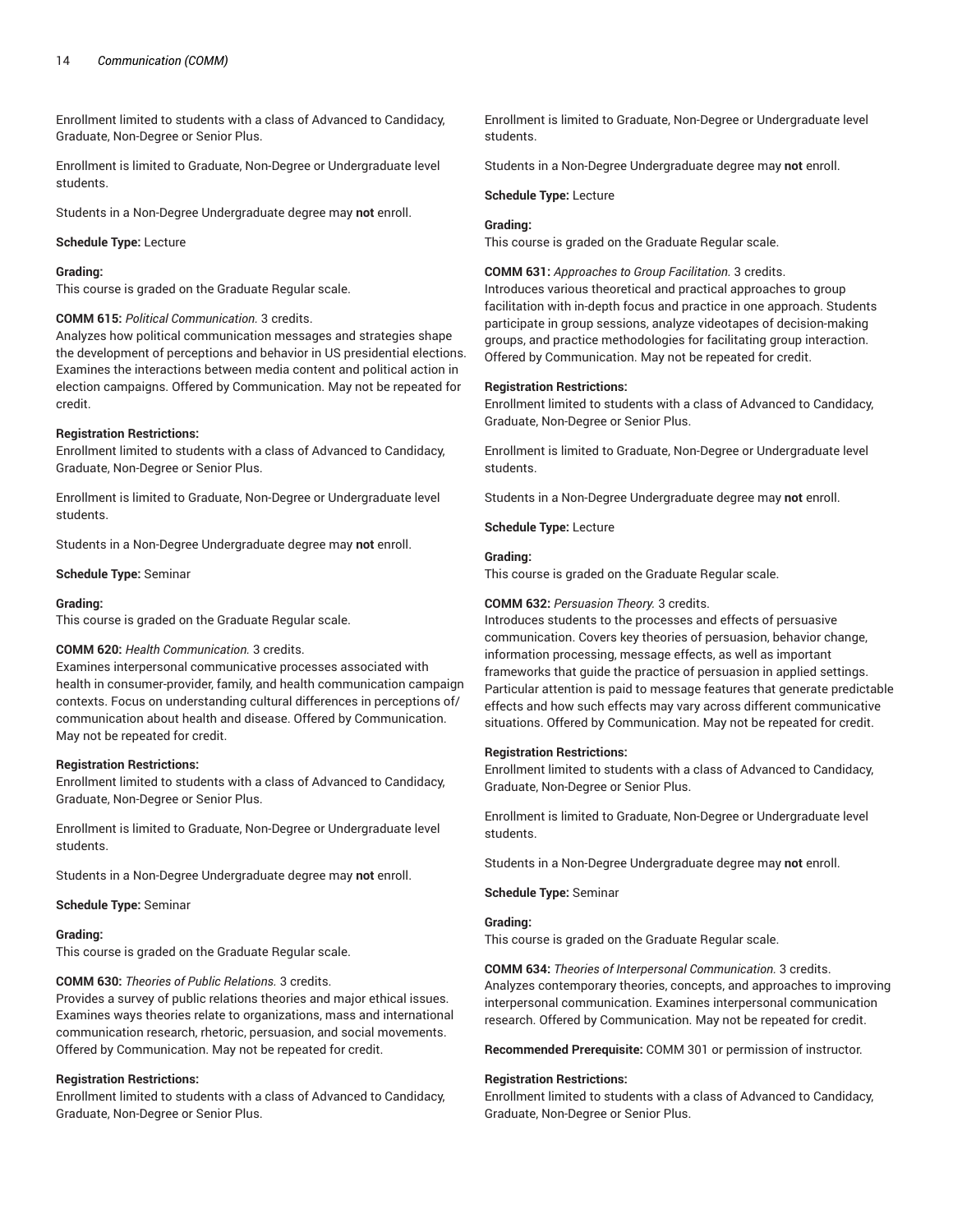Enrollment is limited to Graduate, Non-Degree or Undergraduate level students.

Students in a Non-Degree Undergraduate degree may **not** enroll.

#### **Schedule Type:** Lecture

#### **Grading:**

This course is graded on the Graduate Regular scale.

### **COMM 635:** *Organizational Communication.* 3 credits.

Analyzes communication systems, processes in public and private organizations. Topics include conflict management, group decision making, interviewing, technical presentations, and using various channels for improving internal and external communication. Offered by Communication. May not be repeated for credit.

#### **Registration Restrictions:**

Enrollment limited to students with a class of Advanced to Candidacy, Graduate, Non-Degree or Senior Plus.

Enrollment is limited to Graduate, Non-Degree or Undergraduate level students.

Students in a Non-Degree Undergraduate degree may **not** enroll.

**Schedule Type:** Lecture

#### **Grading:**

This course is graded on the Graduate Regular scale.

#### **COMM 636:** *Communication Consulting.* 3 credits.

Investigates theories providing foundation for communication consulting. Provides theoretical information and mechanisms for application necessary to modify communicative behavior within organizations. Offered by Communication. May not be repeated for credit.

#### **Registration Restrictions:**

Enrollment limited to students with a class of Advanced to Candidacy, Graduate, Non-Degree or Senior Plus.

Enrollment is limited to Graduate, Non-Degree or Undergraduate level students.

Students in a Non-Degree Undergraduate degree may **not** enroll.

**Schedule Type:** Lecture

#### **Grading:**

This course is graded on the Graduate Regular scale.

### **COMM 637:** *Risk Communication.* 3 credits.

Research on sharing information about physical hazards such as toxic waste, radiation, disease, injury, biohazards. Topics include communication concerning workplace safety, environmental problems, risk assessments, and scientific uncertainties. Offered by Communication. May not be repeated for credit.

### **Registration Restrictions:**

Enrollment limited to students with a class of Advanced to Candidacy, Graduate, Non-Degree or Senior Plus.

Enrollment is limited to Graduate, Non-Degree or Undergraduate level students.

Students in a Non-Degree Undergraduate degree may **not** enroll.

### **Schedule Type:** Seminar

#### **Grading:**

This course is graded on the Graduate Regular scale.

#### **COMM 639:** *Science Communication.* 3 credits.

Reviews research on best practices in science communication for scientists and communication professionals. Explores theory on conceptualizing science communication as disseminating knowledge, promoting informed decision making, involving citizens in scientific research (i.e., citizen science), promoting legislative and individual actions, or creating entertainment. Students practice communicating complex science and designing contexts for public engagement with scientific research. Offered by Communication. May not be repeated for credit.

#### **Registration Restrictions:**

Enrollment limited to students with a class of Advanced to Candidacy, Graduate, Non-Degree or Senior Plus.

Enrollment is limited to Graduate, Non-Degree or Undergraduate level students.

Students in a Non-Degree Undergraduate degree may **not** enroll.

**Schedule Type:** Seminar

#### **Grading:**

This course is graded on the Graduate Regular scale.

**COMM 640:** *Controversies in Science Communication.* 3 credits. Examines the communication implications related to selected current topics of scientific controversy. Offered by Communication. May be repeated within the degree for a maximum 6 credits.

#### **Registration Restrictions:**

Enrollment limited to students with a class of Advanced to Candidacy, Graduate, Non-Degree or Senior Plus.

Enrollment is limited to Graduate, Non-Degree or Undergraduate level students.

Students in a Non-Degree Undergraduate degree may **not** enroll.

**Schedule Type:** Lecture

### **Grading:**

This course is graded on the Graduate Regular scale.

**COMM 641:** *Advanced Communication Skills for STEM.* 3 credits. Examines the specific oral, written, and mediated communication competencies needed by STEM professionals in modern society. Offered by Communication. May not be repeated for credit.

### **Registration Restrictions:**

Enrollment limited to students with a class of Advanced to Candidacy, Graduate, Non-Degree or Senior Plus.

Enrollment is limited to Graduate, Non-Degree or Undergraduate level students.

Students in a Non-Degree Undergraduate degree may **not** enroll.

**Schedule Type:** Lecture

**Grading:**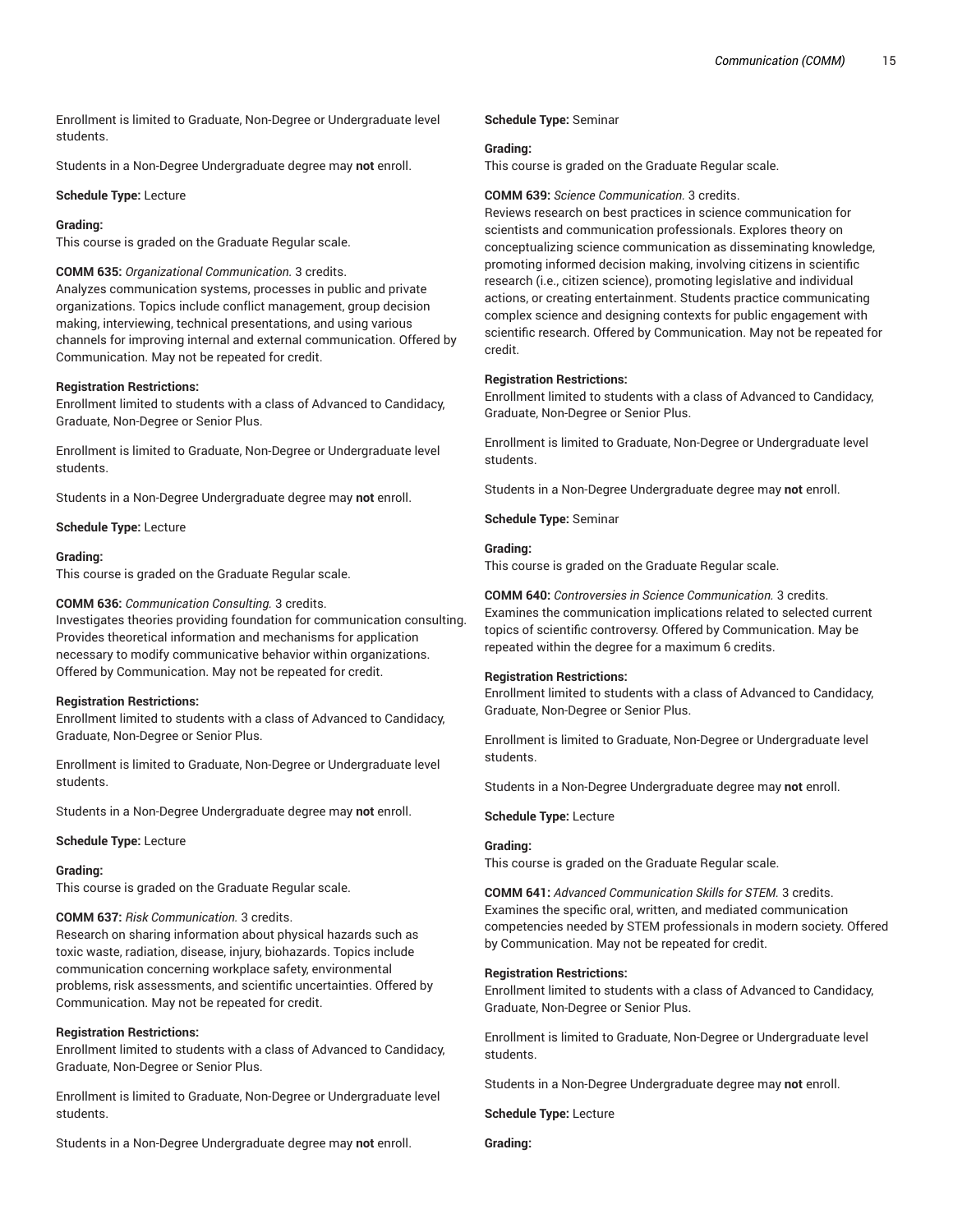This course is graded on the Graduate Regular scale.

#### **COMM 642:** *Science and the Public.* 3 credits.

Examines the relationship between science and society, with a particular emphasis on the role of communication in shaping public opinion on issues related to science and technology. Offered by Communication. May not be repeated for credit.

### **Registration Restrictions:**

Enrollment limited to students with a class of Advanced to Candidacy, Graduate, Non-Degree or Senior Plus.

Enrollment is limited to Graduate, Non-Degree or Undergraduate level students.

Students in a Non-Degree Undergraduate degree may **not** enroll.

#### **Schedule Type:** Seminar

### **Grading:**

This course is graded on the Graduate Regular scale.

**COMM 644:** *Analysis and Criticism of Science Journalism.* 3 credits. Examines media coverage of technically complex topics in science, social science, environment, health and medicine, and technology. Explores the influence of institutional media practices on news about science and technology. Offered by Communication. May not be repeated for credit.

#### **Registration Restrictions:**

Enrollment limited to students with a class of Advanced to Candidacy, Graduate, Non-Degree or Senior Plus.

Enrollment is limited to Graduate, Non-Degree or Undergraduate level students.

Students in a Non-Degree Undergraduate degree may **not** enroll.

**Schedule Type:** Seminar

#### **Grading:**

This course is graded on the Graduate Regular scale.

**COMM 650:** *Research Methodologies in Communication.* 3 credits. Introduces various research methods used by communication professionals. Focus on achieving understanding and knowledge of social scientific research, qualitative and quantitative, and critical analysis through use and application. Offered by Communication. May not be repeated for credit.

#### **Registration Restrictions:**

Enrollment limited to students with a class of Advanced to Candidacy, Graduate or Senior Plus.

Enrollment is limited to students with a major in Communication.

Enrollment limited to students in the LA-MA-COM, LA-MAIS-ISIN or LA-PHD-COM programs.

Enrollment is limited to Graduate or Undergraduate level students.

Students in a Non-Degree Undergraduate degree may **not** enroll.

**Schedule Type:** Laboratory, Lecture

#### **Grading:**

This course is graded on the Graduate Regular scale.

**COMM 653:** *Graduate Seminar in Instructional Communication.* 3 credits. Investigates theoretical and practical implications of instructional communication. Exposes graduate students to communication principles and practices of teaching college courses at upper and lower divisions. Offered by Communication. May not be repeated for credit.

#### **Registration Restrictions:**

Enrollment limited to students with a class of Advanced to Candidacy, Graduate, Non-Degree or Senior Plus.

Enrollment is limited to Graduate, Non-Degree or Undergraduate level students.

Students in a Non-Degree Undergraduate degree may **not** enroll.

**Schedule Type:** Seminar

#### **Grading:**

This course is graded on the Graduate Regular scale.

**COMM 655:** *Theory and Practice of Digital Communication.* 3 credits. Applies visual communication theory to the production of digital media. Emphasizes theories in nonfiction digital filmmaking, sound theory for audio production, and ethical and aesthetic topics in digital storytelling. Provides a community engaged learning component allowing students to partner with community organizations to produce digital media tools that address issues of social importance. Offered by Communication. May not be repeated for credit.

#### **Registration Restrictions:**

Enrollment limited to students with a class of Advanced to Candidacy, Graduate, Non-Degree or Senior Plus.

Enrollment is limited to Graduate, Non-Degree or Undergraduate level students.

Students in a Non-Degree Undergraduate degree may **not** enroll.

#### **Schedule Type:** Lecture

### **Grading:**

This course is graded on the Graduate Regular scale.

### **COMM 660:** *Climate Change and Sustainability Communication Campaigns.* 3 credits.

Offers practical application, skill development, and theoretical basis of communication campaigns developed in response to global warming and other threats to sustainability. Focuses on purposive campaigns to promote changes in individual behavior and public policy. Offered by Communication. May not be repeated for credit.

**Specialized Designation:** Green Leaf Focused Course

#### **Registration Restrictions:**

Enrollment limited to students with a class of Advanced to Candidacy, Graduate, Non-Degree or Senior Plus.

Enrollment is limited to Graduate, Non-Degree or Undergraduate level students.

Students in a Non-Degree Undergraduate degree may **not** enroll.

**Schedule Type:** Seminar

# **Grading:**

This course is graded on the Graduate Regular scale.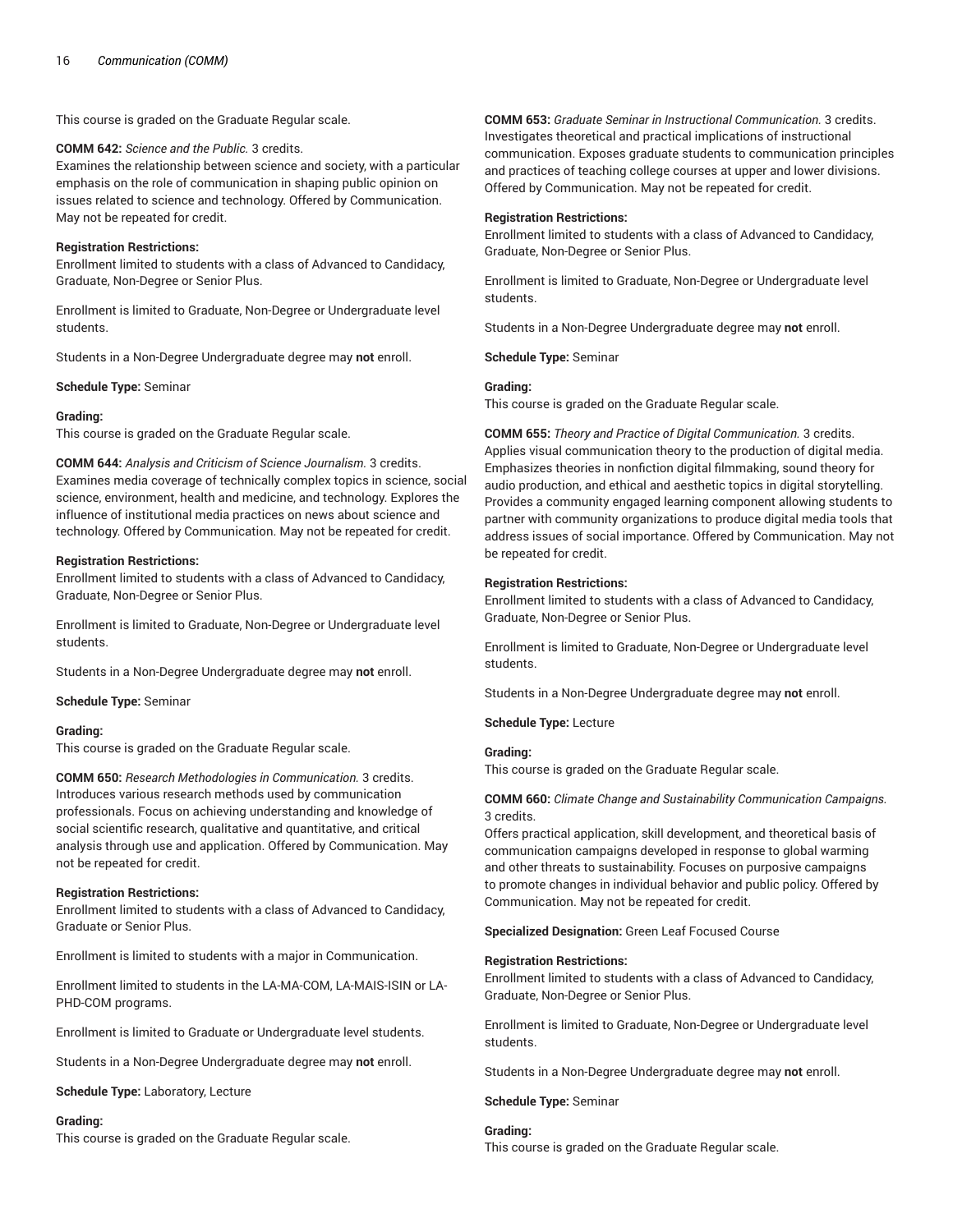### **COMM 670:** *Social Marketing.* 3 credits.

Offers conceptual overview of social marketing: marketing methods designed to influence people to behave in ways that benefit society. Develops skills necessary to conduct a social marketing initiative and provides an opportunity for practical application of those skills. Offered by Communication. May not be repeated for credit.

**Specialized Designation:** Green Leaf Related Course

#### **Registration Restrictions:**

Enrollment limited to students with a class of Advanced to Candidacy, Graduate, Non-Degree or Senior Plus.

Enrollment is limited to Graduate, Non-Degree or Undergraduate level students.

Students in a Non-Degree Undergraduate degree may **not** enroll.

**Schedule Type:** Lecture

#### **Grading:**

This course is graded on the Graduate Regular scale.

### **COMM 690:** *Special Topics in Communication.* 3 credits.

Explores contemporary issues in communication theory, research, and practice. Notes: Topics vary. May be repeated when topic is different. Offered by Communication. May be repeated within the term for a maximum 15 credits.

#### **Specialized Designation:** Green Leaf Related Course

#### **Registration Restrictions:**

Enrollment limited to students with a class of Advanced to Candidacy, Graduate, Non-Degree or Senior Plus.

Enrollment is limited to Graduate, Non-Degree or Undergraduate level students.

Students in a Non-Degree Undergraduate degree may **not** enroll.

**Schedule Type:** Seminar

#### **Grading:**

This course is graded on the Graduate Regular scale.

### **COMM 694:** *Communication Internship.* 3 credits.

Students work in approved, professional-level communication position, meeting regularly with internship supervisor from department. Requires paper, journal, minimum 60 hours work for each credit of enrollment. Students usually enroll in internships at end of program of study. Offered by Communication. May not be repeated for credit.

**Recommended Prerequisite:** 18 graduate credits and permission of department.

### **Registration Restrictions:**

Enrollment limited to students with a class of Advanced to Candidacy, Graduate, Non-Degree or Senior Plus.

Enrollment is limited to Graduate, Non-Degree or Undergraduate level students.

Students in a Non-Degree Undergraduate degree may **not** enroll.

**Schedule Type:** Internship

**Grading:**

This course is graded on the Graduate Special scale.

#### **COMM 696:** *Directed Readings and Research.* 1-3 credits.

Reading and research on specific topic under direction of faculty member. Written report required; oral or written exam may be required. Offered by Communication. May be repeated within the term for a maximum 6 credits.

**Recommended Prerequisite:** Permission of department.

#### **Registration Restrictions:**

Enrollment limited to students with a class of Advanced to Candidacy, Graduate, Non-Degree or Senior Plus.

Enrollment is limited to Graduate, Non-Degree or Undergraduate level students.

Students in a Non-Degree Undergraduate degree may **not** enroll.

**Schedule Type:** Independent Study

### **Grading:**

This course is graded on the Graduate Special scale.

#### **COMM 697:** *Independent Production.* 1-3 credits.

Media or creative production activities under direction of faculty member. Requires completed production; written report, oral exam may be required. Offered by Communication. May not be repeated for credit.

**Recommended Prerequisite:** Permission of department.

#### **Registration Restrictions:**

Enrollment limited to students with a class of Advanced to Candidacy, Graduate, Non-Degree or Senior Plus.

Enrollment is limited to Graduate, Non-Degree or Undergraduate level students.

Students in a Non-Degree Undergraduate degree may **not** enroll.

**Schedule Type:** Independent Study

### **Grading:**

This course is graded on the Graduate Special scale.

# **700 Level Courses**

**COMM 700:** *Building Social Science Theory.* 3 credits.

Explores the process of developing and testing social science theories. Emphasizes the components and mechanisms of theory - such as variables and causality - in a manner intended to inform rigorous social science inquiry using quantitative or qualitative methods. Offered by Communication. May not be repeated for credit.

### **Registration Restrictions:**

Enrollment is limited to Graduate or Non-Degree level students.

Students in a Non-Degree Undergraduate degree may **not** enroll.

#### **Schedule Type:** Seminar

#### **Grading:**

This course is graded on the Satisfactory/No Credit scale.

**COMM 701:** *Communication Science Research Practicum.* 3 credits. Coordinates students into a research team to propose, test and report the findings of a two or three variable hypothesis. Conduct a research project that will make a publishable contribution to the communication science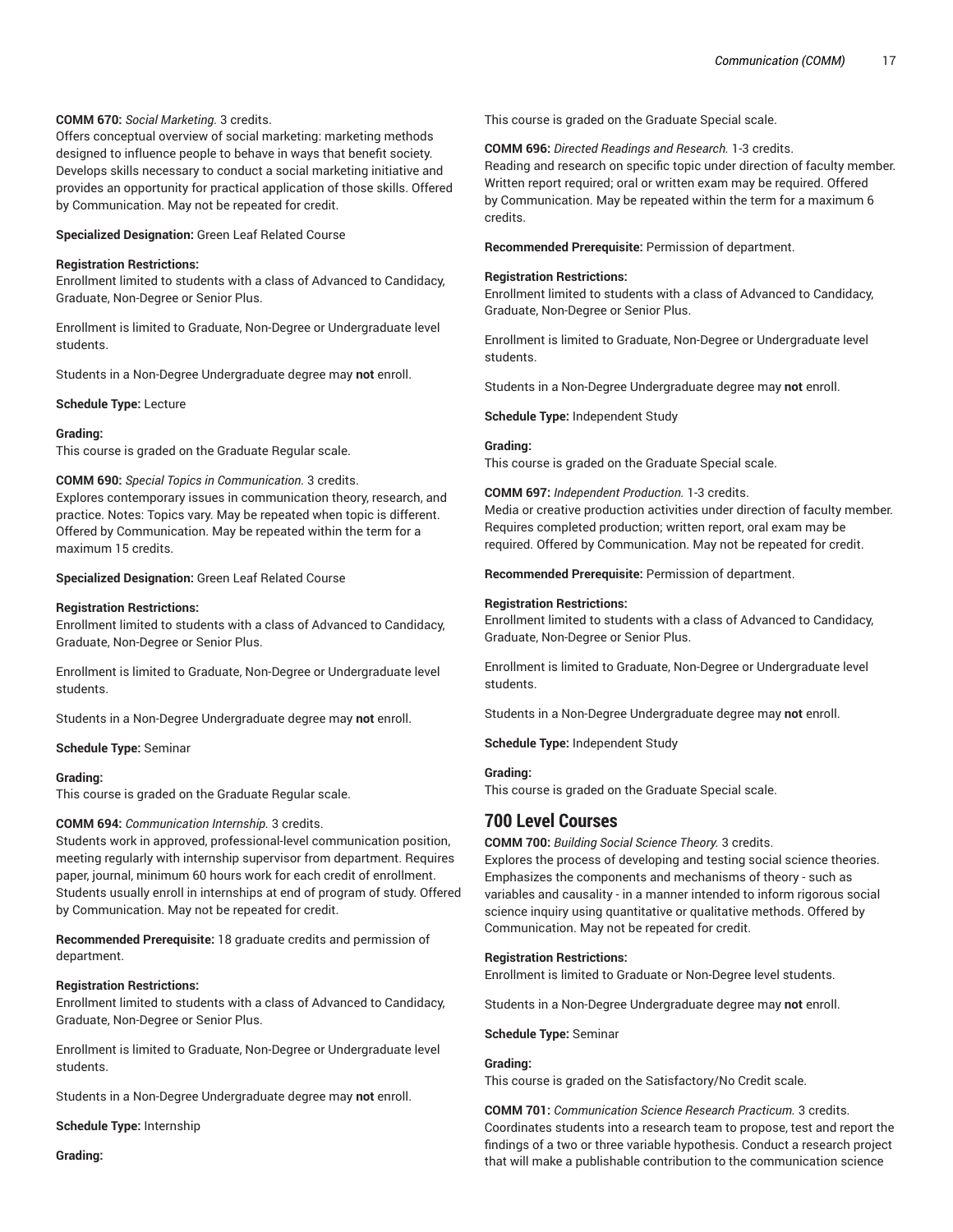literature. May not be repeated for credit. Offered by Communication. May not be repeated for credit.

#### **Registration Restrictions:**

Required Prerequisites: COMM 650<sup>B-</sup> and 700<sup>B-</sup>. B- Requires minimum grade of B-.

Enrollment limited to students with a class of Advanced to Candidacy, Graduate or Non-Degree.

Students in a Non-Degree Undergraduate degree may **not** enroll.

### **Schedule Type:** Lecture

### **Grading:**

This course is graded on the Satisfactory/No Credit scale.

**COMM 705:** *Intercultural Health and Risk Communication.* 3 credits. Examines intercultural health and risk communication interventions; including health communication campaigns, public relations and advertising for health organizations, and how the media and Internet present health information. Offered by Communication. May not be repeated for credit.

#### **Registration Restrictions:**

Enrollment is limited to Graduate or Non-Degree level students.

Students in a Non-Degree Undergraduate degree may **not** enroll.

**Schedule Type:** Lecture

#### **Grading:**

This course is graded on the Graduate Regular scale.

#### **COMM 706:** *Strategic Communication.* 3 credits.

Examines commonalities of strategic communication campaigns across fields (e.g., military, diplomacy, health, politics, marketing, public relations) in order to understand strategic communication, compare fields, and emphasize strategic and evaluative research across fields. Offered by Communication. May not be repeated for credit.

**Recommended Prerequisite:** COMM 630 or permission of instructor.

#### **Registration Restrictions:**

Enrollment is limited to Graduate or Non-Degree level students.

Students in a Non-Degree Undergraduate degree may **not** enroll.

#### **Schedule Type:** Lecture

#### **Grading:**

This course is graded on the Graduate Regular scale.

#### **COMM 716:** *International Public Relations.* 3 credits.

Provides a survey of international public relations with an emphasis in three areas: applied knowledge for actual international practice, relevant theory, and ethical issues. Offered by Communication. May not be repeated for credit.

**Recommended Prerequisite:** COMM 706 or permission of instructor.

#### **Registration Restrictions:**

Enrollment is limited to Graduate or Non-Degree level students.

Students in a Non-Degree Undergraduate degree may **not** enroll.

**Schedule Type:** Lecture

#### **Grading:**

This course is graded on the Graduate Regular scale.

**COMM 720:** *Consumer-Provider Health Communication.* 3 credits. Explores relational health communication research and practice. Examines the role of interpersonal communication in health care delivery, health promotion, disease prevention, risk communication, and promoting personal and psychosocial well-being. Offered by Communication. May not be repeated for credit.

#### **Registration Restrictions:**

Enrollment is limited to Graduate or Non-Degree level students.

Students in a Non-Degree Undergraduate degree may **not** enroll.

**Schedule Type:** Lecture

#### **Grading:**

This course is graded on the Graduate Regular scale.

### **COMM 721:** *E-Health Communication.* 3 credits.

Explores the use of computer-mediated communication technologies in health care and health promotion, including examination of technology in health information dissemination, health education, health communication interventions, and the management of health care delivery. Offered by Communication. May not be repeated for credit.

#### **Registration Restrictions:**

Enrollment is limited to Graduate or Non-Degree level students.

Students in a Non-Degree Undergraduate degree may **not** enroll.

#### **Schedule Type:** Lecture

#### **Grading:**

This course is graded on the Graduate Regular scale.

#### **COMM 725:** *Qualitative Methods.* 3 credits.

Examines qualitative research in communication. Emphasis is placed on techniques of naturalistic inquiry such as observation, interviewing, focus group methods, and ethnography, as well as tools for analyzing and reporting qualitative data. Offered by Communication. May not be repeated for credit.

#### **Registration Restrictions:**

Enrollment is limited to Graduate or Non-Degree level students.

Students in a Non-Degree Undergraduate degree may **not** enroll.

**Schedule Type:** Lecture

### **Grading:**

This course is graded on the Graduate Regular scale.

**COMM 735:** *Crisis Communication.* 3 credits.

Examines crisis communication contexts with a particular emphasis on the role of communication in a variety of crises and how the media and Internet present crisis information to the public. Offered by Communication. May not be repeated for credit.

**Recommended Prerequisite:** Permission of instructor.

#### **Registration Restrictions:**

Enrollment is limited to Graduate or Non-Degree level students.

Students in a Non-Degree Undergraduate degree may **not** enroll.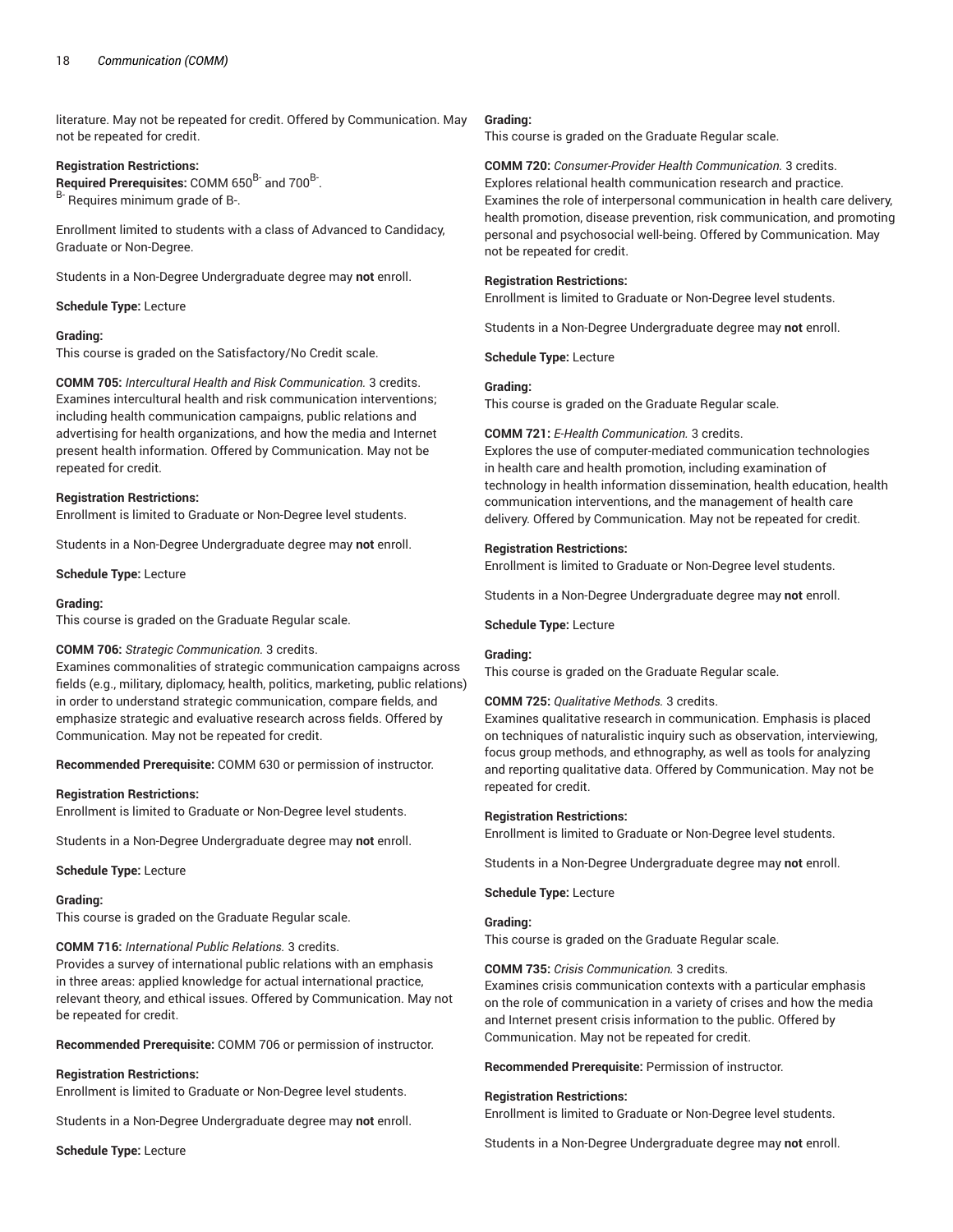### **Schedule Type:** Lecture

### **Grading:**

This course is graded on the Graduate Regular scale.

### **COMM 750:** *Research Methods II.* 3 credits.

Extends basic research knowledge and skills learned in COMM 650 Research Methods I. Students will be taught to analyze and synthesize literature, develop theoretical linkages, and construct measurement scales. Offered by Communication. May not be repeated for credit.

### **Recommended Prerequisite:** COMM 650.

### **Registration Restrictions:**

Enrollment is limited to Graduate or Non-Degree level students.

Students in a Non-Degree Undergraduate degree may **not** enroll.

**Schedule Type:** Lecture

### **Grading:**

This course is graded on the Graduate Regular scale.

### **COMM 775:** *Media Content Analysis.* 3 credits.

Introduces content analysis, a research technique for making replicable and valid inferences about text in sources such as news articles, advertisements, and television programs. Students design and conduct research using content analysis techniques. Offered by Communication. May not be repeated for credit.

### **Registration Restrictions:**

Enrollment is limited to Graduate or Non-Degree level students.

Students in a Non-Degree Undergraduate degree may **not** enroll.

#### **Schedule Type:** Lecture

#### **Grading:**

This course is graded on the Graduate Regular scale.

### **COMM 798:** *Communication Studies Project.* 3 credits.

Final research seminar for all MA in communication students. Students discuss practical and theoretical issues related to project or thesis. Includes readings related to underlying theoretical, methodological, and ethical issues facing contemporary communication researchers and practitioners. Offered by Communication. May not be repeated for credit.

**Recommended Prerequisite:** COMM 600 and COMM 650.

### **Registration Restrictions:**

Enrollment is limited to Graduate or Non-Degree level students.

Students in a Non-Degree Undergraduate degree may **not** enroll.

**Schedule Type:** Thesis

#### **Grading:**

This course is graded on the Graduate Special scale.

### **COMM 799:** *Master's Thesis.* 1-6 credits.

Original research endeavor related to student's concentration in communication under supervision of faculty committee. Offered by Communication. May be repeated within the degree.

**Recommended Prerequisite:** 24 graduate credits and approval of thesis proposal by faculty committee.

#### **Registration Restrictions:**

Enrollment is limited to Graduate or Non-Degree level students.

Students in a Non-Degree Undergraduate degree may **not** enroll.

**Schedule Type:** Thesis

### **Grading:**

This course is graded on the Satisfactory/No Credit scale.

# **800 Level Courses**

**COMM 800:** *Studies for the Doctor of Philosophy in Education.* 3-6 credits. Program of studies designed by student's discipline director and approved by doctoral committee. Students participate in research activity of discipline director and write paper reporting original contributions. Offered by Communication. May not be repeated for credit.

### **Registration Restrictions:**

Enrollment is limited to Graduate level students.

**Schedule Type:** Independent Study

### **Grading:**

This course is graded on the Graduate Special scale.

### **COMM 820:** *Health Communication Campaigns.* 3 credits.

Explores use of communication campaigns to promote health and reduce health risks; examines how health communication campaigns are designed, implemented, and evaluated; and describes the role of communication research throughout the campaign process. Offered by Communication. May not be repeated for credit.

### **Registration Restrictions:**

Enrollment is limited to Graduate level students.

#### **Schedule Type:** Lecture

#### **Grading:**

This course is graded on the Graduate Regular scale.

### **COMM 890:** *Special Topics in Communication.* 3 credits.

Selected topics reflecting specialized areas in communication. Notes: Topics vary. May be repeated for credit when topic is different. Offered by Communication. May be repeated within the degree.

**Recommended Prerequisite:** PhD rank or permission of instructor.

#### **Registration Restrictions:**

Enrollment is limited to Graduate level students.

**Schedule Type:** Lecture

### **Grading:**

This course is graded on the Graduate Regular scale.

### **COMM 896:** *Independent Study.* 1-3 credits.

Independent reading on a topic agreed on by student and faculty member. Notes: Content varies. Offered by Communication. May be repeated within the term for a maximum 9 credits.

**Recommended Prerequisite:** PhD rank or permission of instructor.

#### **Registration Restrictions:**

Enrollment is limited to Graduate level students.

**Schedule Type:** Independent Study